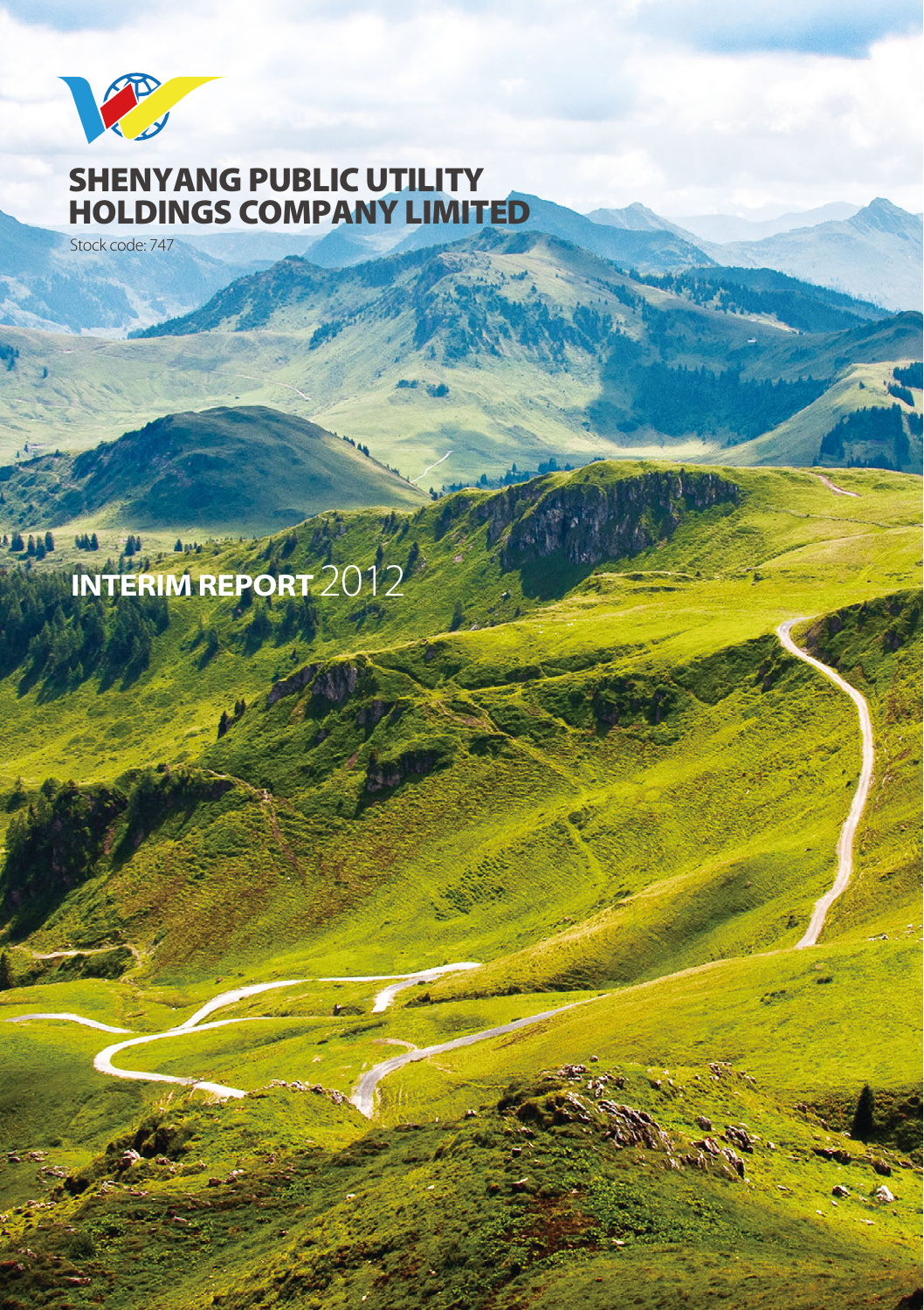# **CONTENTS**

| Management Discussion and Analysis                    |    |
|-------------------------------------------------------|----|
| Report of the Directors                               | 11 |
| Corporate Governance Report                           | 15 |
| Condensed Consolidated Income Statement               | 20 |
| Consolidated Statement of Comprehensive Income        | 21 |
| Condensed Consolidated Balance Sheet                  | 22 |
| Condensed Consolidated Statement of Changes in Equity | 24 |
| Condensed Consolidated Statement of Cash Flows        | 25 |
| Notes to the Condensed Financial Statements           | 26 |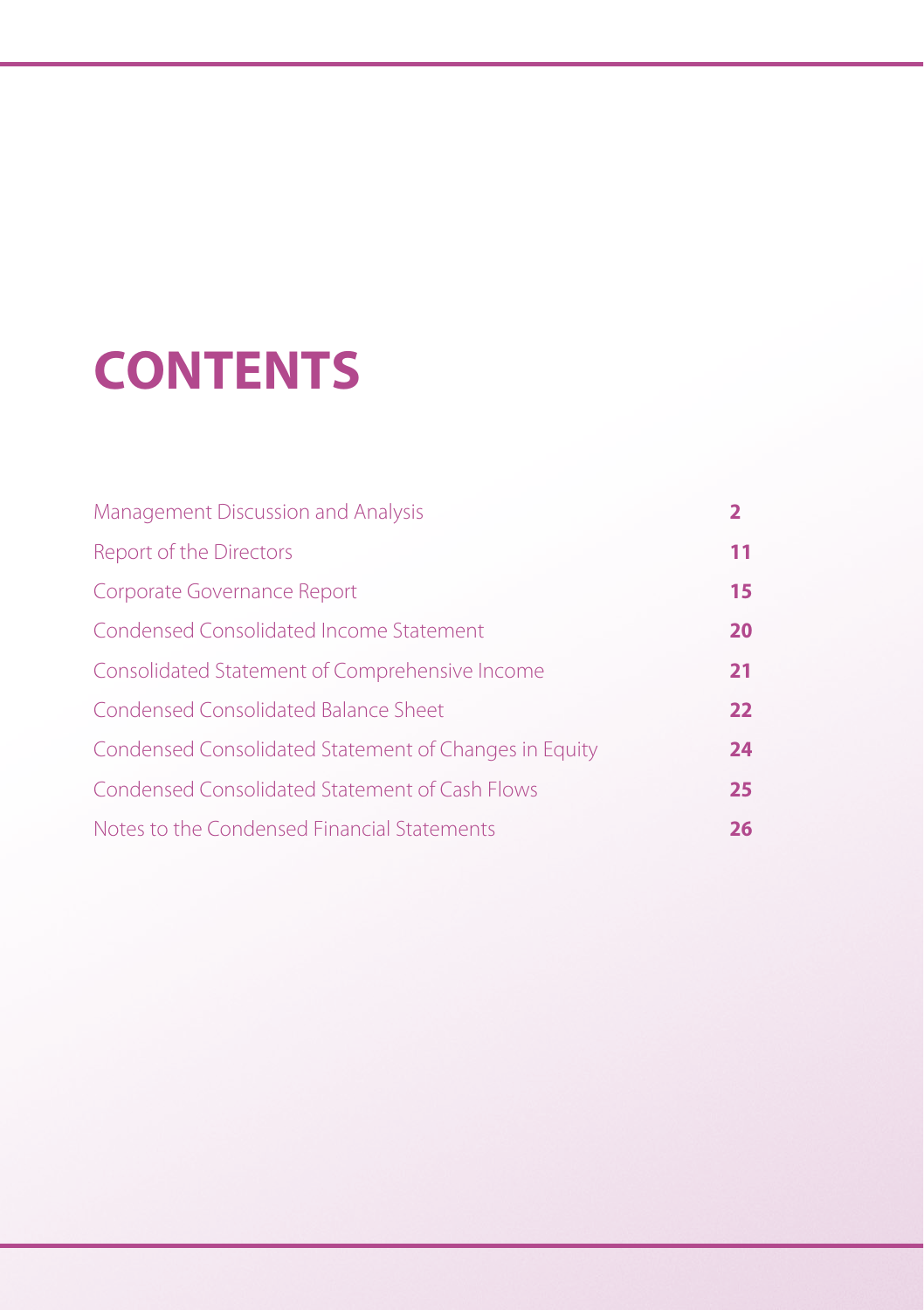The board of directors (the "Board") of Shenyang Public Utility Holdings Company Limited (the "Company") is pleased to present the interim report and condensed accounts of the Company and its subsidiaries (the "Group") for the six months ended 30 June 2012 (the "Period"). The condensed consolidated income statement, consolidated statement of comprehensive income, the condensed consolidated statement of changes in equity for the Period and the condensed consolidated balance sheet of the Group as at 30 June 2012 are all unaudited and prepared in condensed accounts form together with some selected explanatory notes to the accounts are set out on page 20 to 32 of this report.

# **MANAGEMENT DISCUSSION AND ANALYSIS**

# **Review of the Group's Financial Performance**

During the Period, the turnover of the Group amounted to approximately RMB4,802,000, representing a decrease of approximately 62.2% as compared to that of the six months ended 30 June 2011 (the "2011 Corresponding Period") (the "Corresponding Period"); profit after taxation and minority interests amounted to approximately RMB4,275,000, and the earnings per share was approximately RMB0.0042.

# **I. Review of the Group's Major Business**

The Group is a real estate developer and is principally engaged in the businesses of development and sale of real estate, leasing and management of property. The Company's subsidiaries, Beijing Shenfa Property Management Company Limited ("Beijing Shenfa") is a service provider of property leasing and property management in Beijing. Zhongfang Chaozhou Investment Development Company Limited\* (中房潮州投資開發有限公 司) ("Zhongfang Chaozhou") is a land consolidation developer in Chaozhou, Guangdong Province. Guangzhou Zhongzhan Investment Holdings Company Limited\* (廣州市中展 投資控股有限公司) ("Guangzhou Zhongzhan") is a real estate developer in Guangzhou, Guangdong Province.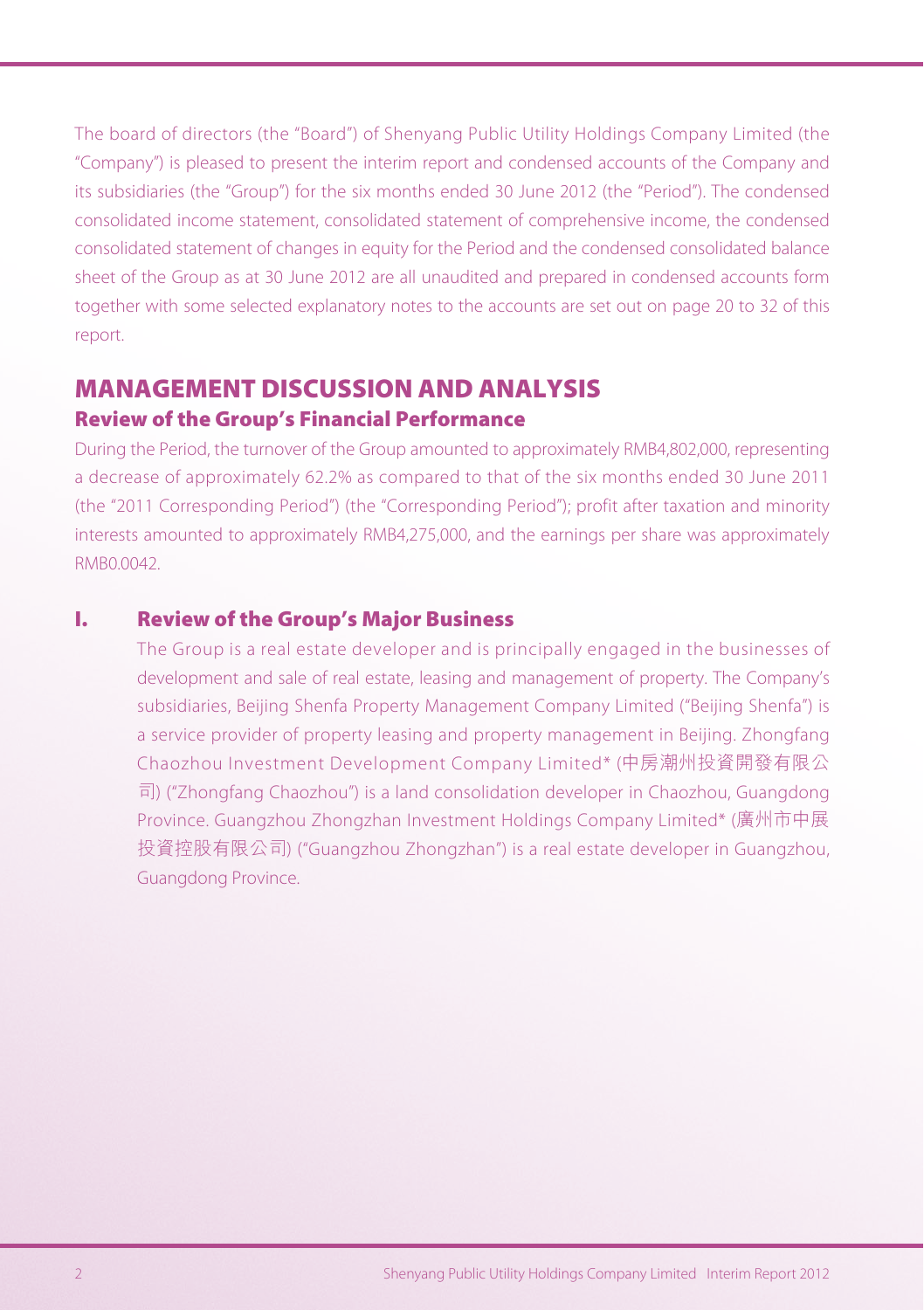## **1. Analysis of Real Estate Development Business**

In order to enhance the shareholders' value, the Company seeks to explore new business growth points and business models that are in line with the principal operating direction of the Company which are less affected by the real estate austerity policies.

#### 1) Acquisition of Zhongfang Chaozhou

On 11 May 2011, the Company entered into acquisition agreement (the "Acquisition Agreement") with Tianjin Zhongfang Yongyang Property Company Limited\* (天津中房雍陽置業有限公司) ("Tianjin Yongyang") and Shenzhen Zhongfang Chuangzhan Investment Group Company Limited\* (深圳市中房創展投資集團有限公司) ("Shenzhen Chuangzhan") (the "Vendors"), pursuant to which, the Company acquired the entire equity interests in Zhongfang Chaozhou from Tianjin Yongyang and Shenzhen Chuangzhan (the "Acquisition") (please refer to the Company's circular published on 25 September 2011 (the "Circular") for further details).

Due to the delay in obtaining the registration of the change of business of Zhongfang Chaozhou from the PRC government, the Acquisition could not be completed before the financial year ended 31 December 2011 as originally expected by the Company and the Vendors. And therefore the completion of the Acquisition had been delayed until 8 June 2012, on which all the conditions precedent under the Acquisition Agreement had been fulfilled. Following the completion, Zhongfang Chaozhou has become a wholly owned subsidiary of the Company.

According to the Acquisition Agreement, the Vendors agreed to make the compensation on the profit guarantee if Zhongfang Chaozhou achieves a net profit of less than RMB30 million for the year ended 31 December 2011. However, the profit guarantee has not been exercised given the facts that the Acquisition has not been completed before the financial year ended 31 December 2011 and the delay in completion of Acquisition is mainly due to the unforeseen external factors which were out of the expectation of both parties, the Vendors and the Company acknowledged that the profit guarantee as stated in the Acquisition Agreement shall be postponed to the financial year ending 31 December 2012.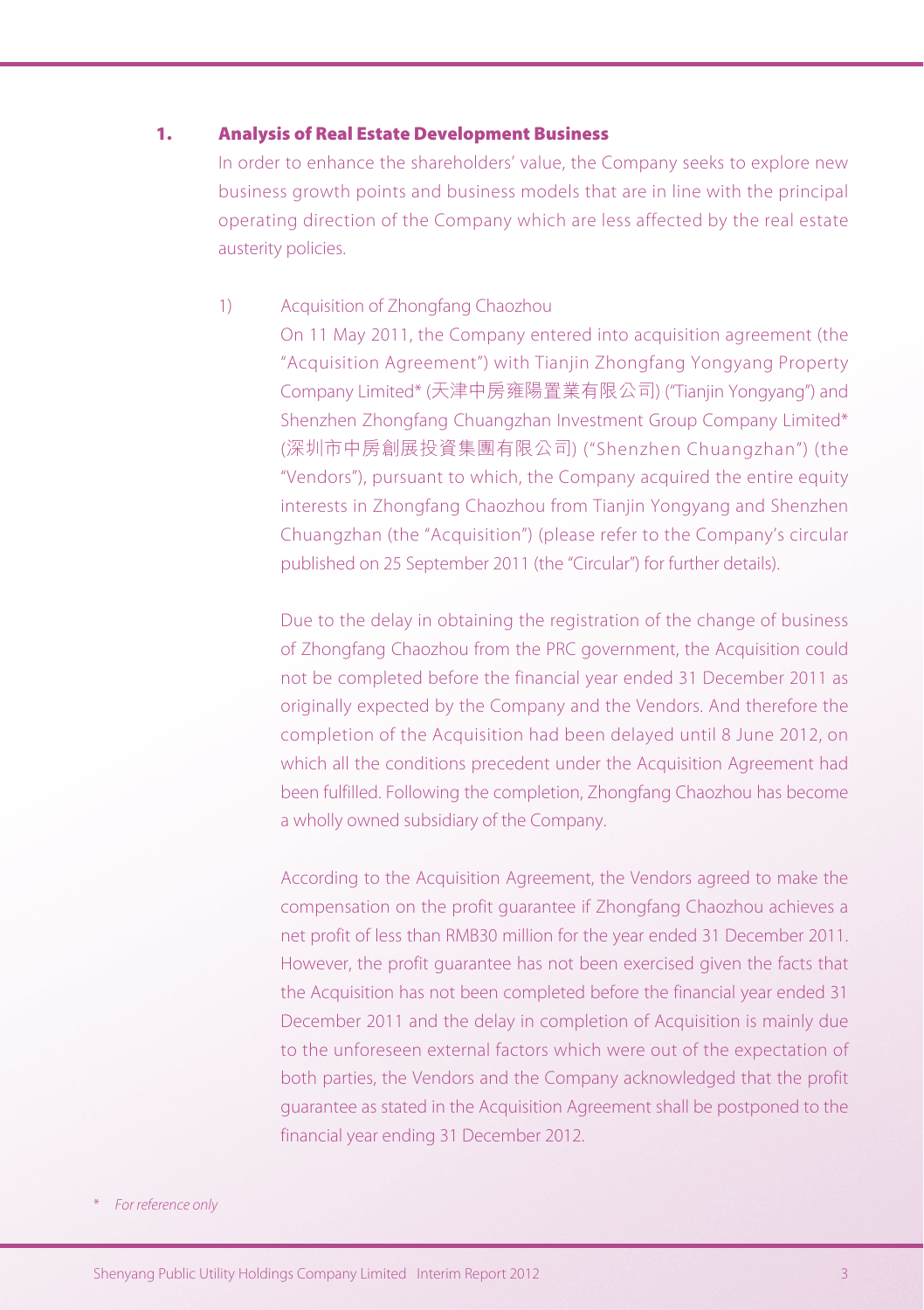Accordingly, the Vendors have issued an acknowledgment to the Company in relation to the postponement of the profit guarantee after the completion of Acquisition. Save as the postponed date of profit guarantee, other terms in relation to the profit guarantee remain unchanged.

As mentioned in the Circular, Zhongfang Chaozhou is currently carrying out a land development project in Chaozhou (the "Project"). Phase one of the Project was originally targeted to be finished by November 2011. However, the progress of the Project has been delayed for about five months due to the reasons including 1) some adjustments have been made on the construction design after the start of construction; 2) part of the land transferred from Chaozhou Jinshan Investment and Development Company Limited ("Chaozhou Jinshan"), the Project owner, required further demolition before construction, additional time has been utilized for demolishing the obstacles; and 3) bad weather condition resulted in the occurrence of landslides during the construction which required extra time to repair and reinforce the slopes around the land.

The first phase of the Project was preliminarily finished in early April 2012. Zhongfang Chaozhou has only completed construction on 1,000 mu land in the first phase of the Project because of the delay. On 17 April 2012, the Project owner, Chaozhou Jinshan has entered into an agreement with Zhongfang Chaozhou in relation to the transfer of 1,000 mu constructed land from Zhongfang Chaozhou to Chaozhou Jinshan (the "Agreement"). Pursuant to the Agreement, Chaozhou Jinshan would only pay the entire land development cost and construction cost with a premium of 18% only if the constructed land could meet the acceptance standard as agreed by both parties under the build transfer cooperation agreement. Since there was still details to be finalized in the first phase in order to reach the acceptance standard, Chaozhou Jinshan only agreed to prepay RMB140 million (the "Prepayment") to settle part of the payment to Zhongfang Chaozhou. The Prepayment was determined based on 60% of the total land development cost and construction cost (i.e. RMB235,000 per mu) being paid by Zhongfang Chaozhou on the 1,000 mu constructed land. Zhongfang Chaozhou is required to complete the remaining construction in phase one so as to fully comply with the acceptance standard. Chaozhou Jinshan will fully settle the outstanding payment to Zhongfang Chaozhou upon the acceptance standard was fully met.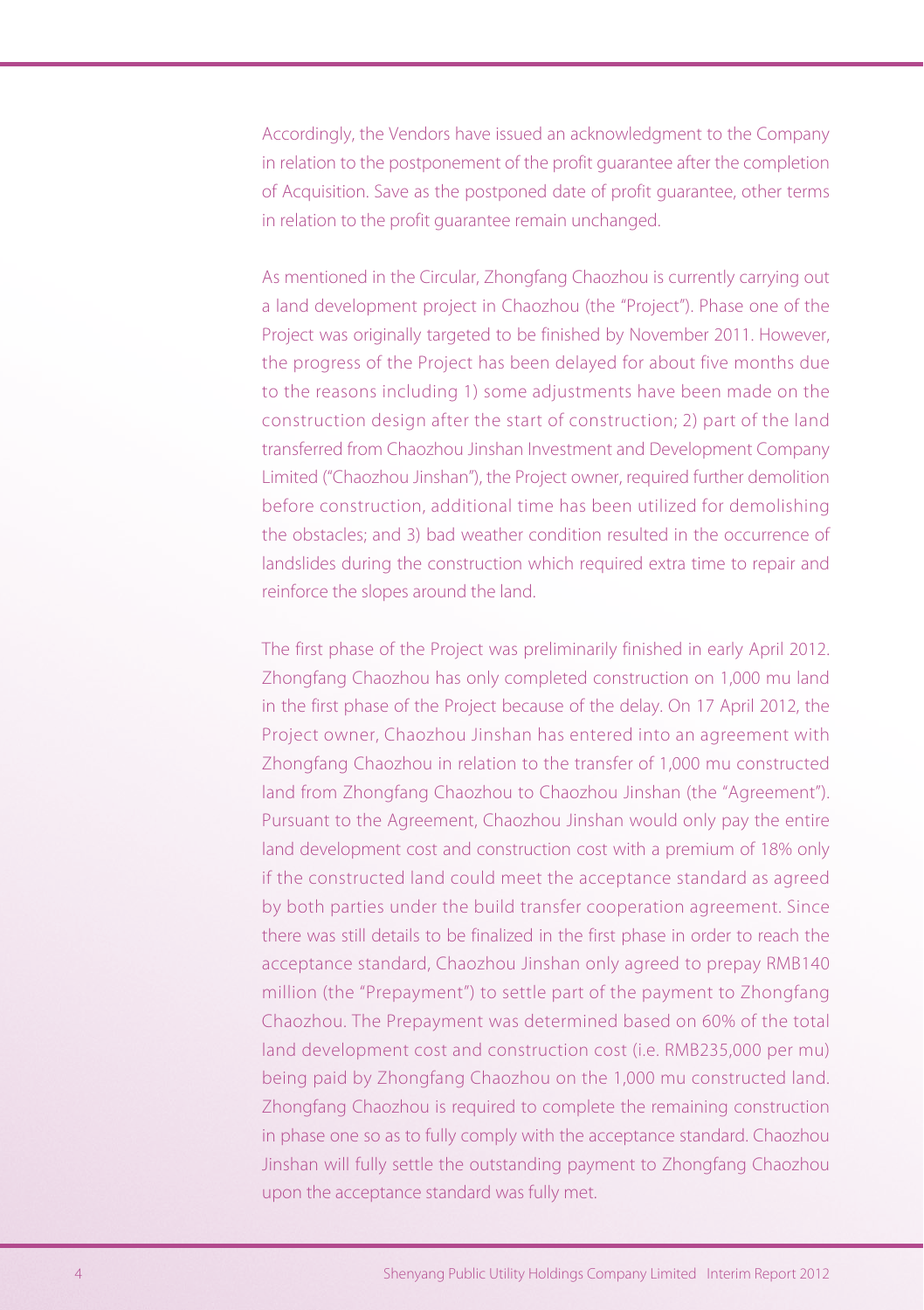According to the terms of the Agreement, part of the Prepayment shall be used to settle a loan of RMB60 million due from Zhongfang Chaozhou to Chaozhou Jinshan. As at 31 July 2012, Zhongfang Chaozhou has received a Prepayment of approximately RMB60 million from Chaozhou Jinshan. The remaining balance of the Prepayment amounted to approximately RMB20 million is expected to be received from Chaozhou Jinshan in due course. The amount received by Zhongfang Chaozhou is expected to be recognized as the income for the Group for the current financial year.

Since the Acquisition has not been completed as at 31 December 2011, the Company didn't disclose any financial information of Zhongfang Chaozhou in the Group's 2011 financial statements. In the meantime, Zhongfang Chaozhou is working on phase two of the Project and it is expected to be finished by end of 2012. According to the management of Zhongfang Chaozhou, a total of 2,000 mu land will be constructed in phase two and the constructed land will be transferred to Chaozhou Jinshan upon completion. The whole Project is targeted to be completed by June 2013.

# 2) Acquisition of Guangzhou Zhongzhan

On 17 May 2012, the Company entered into an acquisition agreement with Zhongtou Chuangye (Beijing) Investment Holdings Company Limited\* (中 投創業(北京)投資控股有限公司) ("Zhongtou Chuangye") and Shenzhen Zhongzhan Chuangzhan Investment Development Company Limited\* (深 圳市中展創展投資發展有限公司) ("Shenzhen Zhongzhan"), pursuant to which, the Company acquired the 90% equity interests in Guangzhou Zhongzhan from Zhongtou Chuangye and Shenzhen Zhongzhan (please refer to the Company's announcement published on 17 May 2012 (the "Announcement") for further details).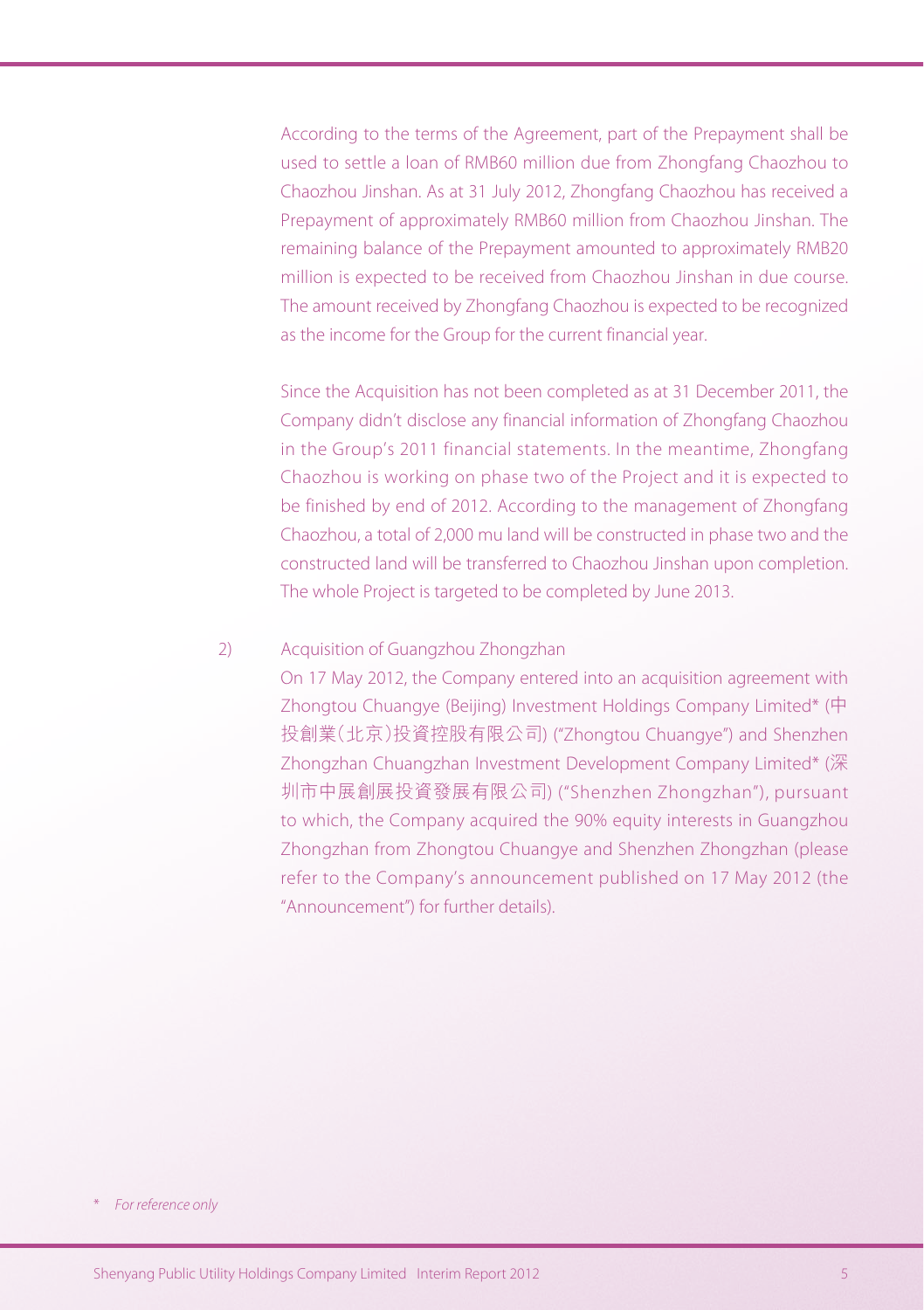The conditions precedent to the acquisition agreement in relation to the acquisition of Guangzhou Zhongzhan had been completely fulfilled and the acquisition has been completed on 13 June 2012. Therefore, Guangzhou Zhongzhan has become a wholly-owned subsidiary of the Company. The integrated housing project engaged by Guangzhou Zhongzhan has been operated smoothly. As mentioned in the Announcement, the Guangzhou Zhongzhan project will include the government indemnificatory houses, residential apartments and commercial properties. The construction of the government indemnificatory houses is expected to be completed by the end of 2013 while the other parts of the project are expected to be completed by the end of 2014.

#### **2. Property Leasing and Management Business Analysis**

1) Disposal of Beijing Shenfa

On 13 June 2012, the Company entered into a share transfer agreement with Xinjiang Dingxin Huayu Equity Investment Company Limited\* (新疆 鼎新華域股權投資有限公司) ("Dingxin Huayu") and Xinjiang Shengshi Xintian Equity Investment Company Limited\* (新疆盛世新天股權投資有 限公司) ("Shengshi Xintian"), pursuant to which, the Company agreed to sell the 100% equity interests in Beijing Shenfa to Dingxin Huayu and Shengshi Xintian (please refer to the Company's announcement published on 13 June 2012 for further details).

The disposal of Beijing Shenfa helped the Company realize its gains in property appreciation. The proceeds from the disposal will enhance the financial position of the Group and will provide additional capital resources to promote the projects of Zhongfang Chaozhou and Guangzhou Zhongzhan, which will facilitate the creation of value for shareholders.

The Company has received the first installment of share transfer payment. On 23 August 2012, the second extraordinary general meeting for 2012 of the Company approved the resolution proposing the disposal of 100% equity in Beijing Shenfa. The conditions precedent to the disposal agreement had been completely fufilled.

During the Period, the property held by Beijing Shenfa had received rental income of RMB4,802,000 with an occupancy rate of 100%.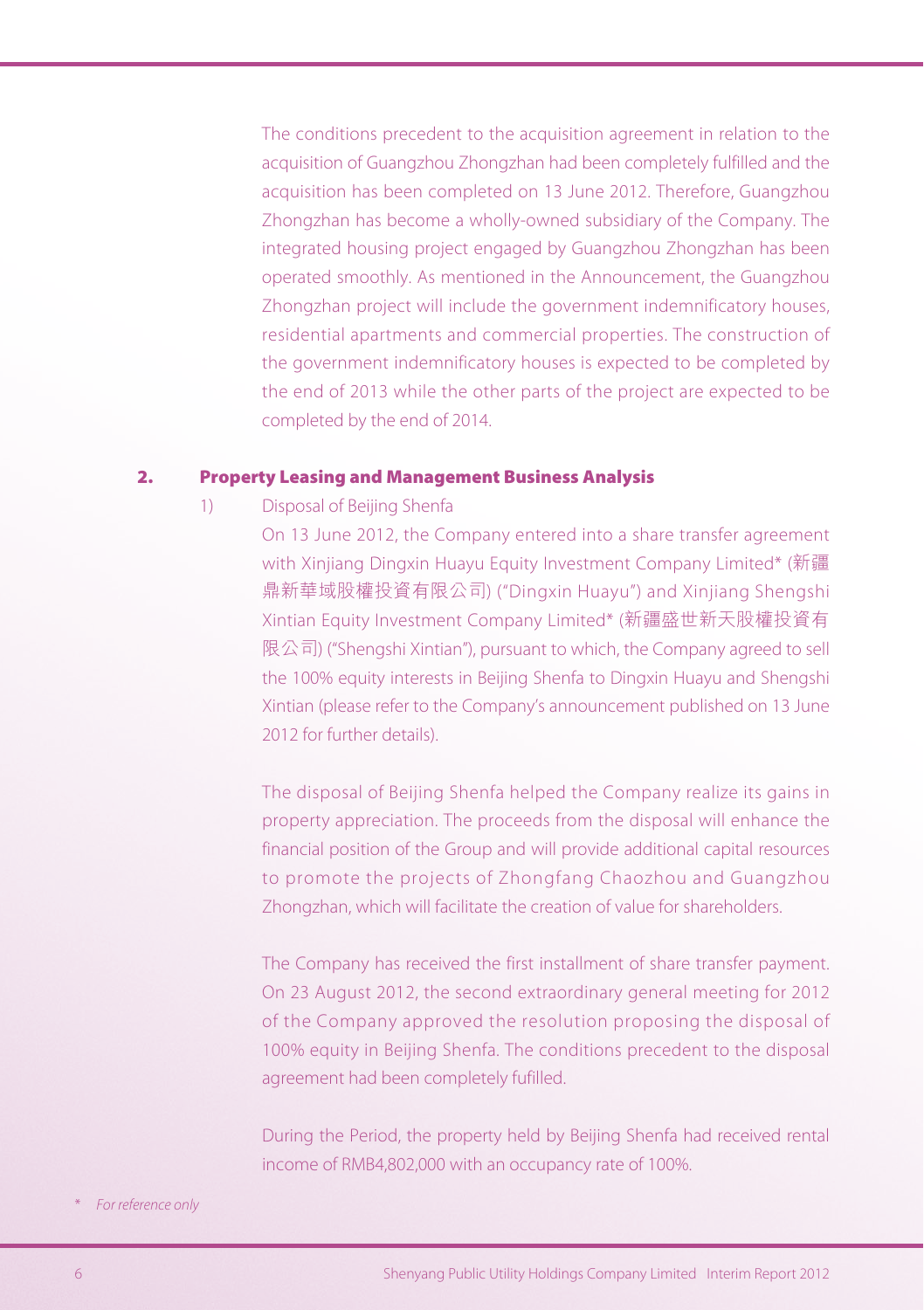## 2) Disposal of Shenzhen Shenfa

On 23 May 2011, the Company entered into a share transfer agreement with Beijing Sihai Huaao Trading Company Limited\* (北京四海華澳貿易有限公 司) ("Beijing Sihai"), pursuant to which, the Company agreed to sell the 100% equity interests in Shenzhen Jade Bird Shenfa Optoelectronic Company (深 圳青鳥瀋發光電有限公司) ("Shenzhen Shenfa"), which in turn holds 100% equity interests in Shenzhen Jade Bird Optoelectronic Company Limited (深 圳青鳥光電有限公司) ("Shenzhen Optoelectronic"), to Beijing Sihai. The procedures of the registration of the change of business of Shenzhen Shenfa has been completed and the Company has fully received the consideration. The transaction of disposal has been completed and Shenzhen Shenfa and Shenzhen Optoelectronic ceased to be the subsidiaries of the Company.

# **II. The Group's Liquidity and Financial Resources**

#### **1. Borrowing Level and Analysis at the Balance Sheet Date**

As at 30 June 2012, the Group had no bank borrowings.

#### **2. Bills Payable**

During the Period, the Company has no bills payable.

# **3. Financial Indicators and Basis of Calculation**

| <b>Financial Indicators</b> | <b>Basis of Calculation</b>                             | As at<br>30 June<br>2012 | As at<br>31 December<br>2011 |
|-----------------------------|---------------------------------------------------------|--------------------------|------------------------------|
| Gearing ratio               | Total liabilities/<br>total assets x 100%               | 36.18%                   | 11.20%                       |
|                             | Return on net assets ratio Net profit/net assets x 100% | 0.84%                    | 8.10%                        |
| Sales profit margin         | Net profit/sales income x 100%                          | 89.03%                   | 178.81%                      |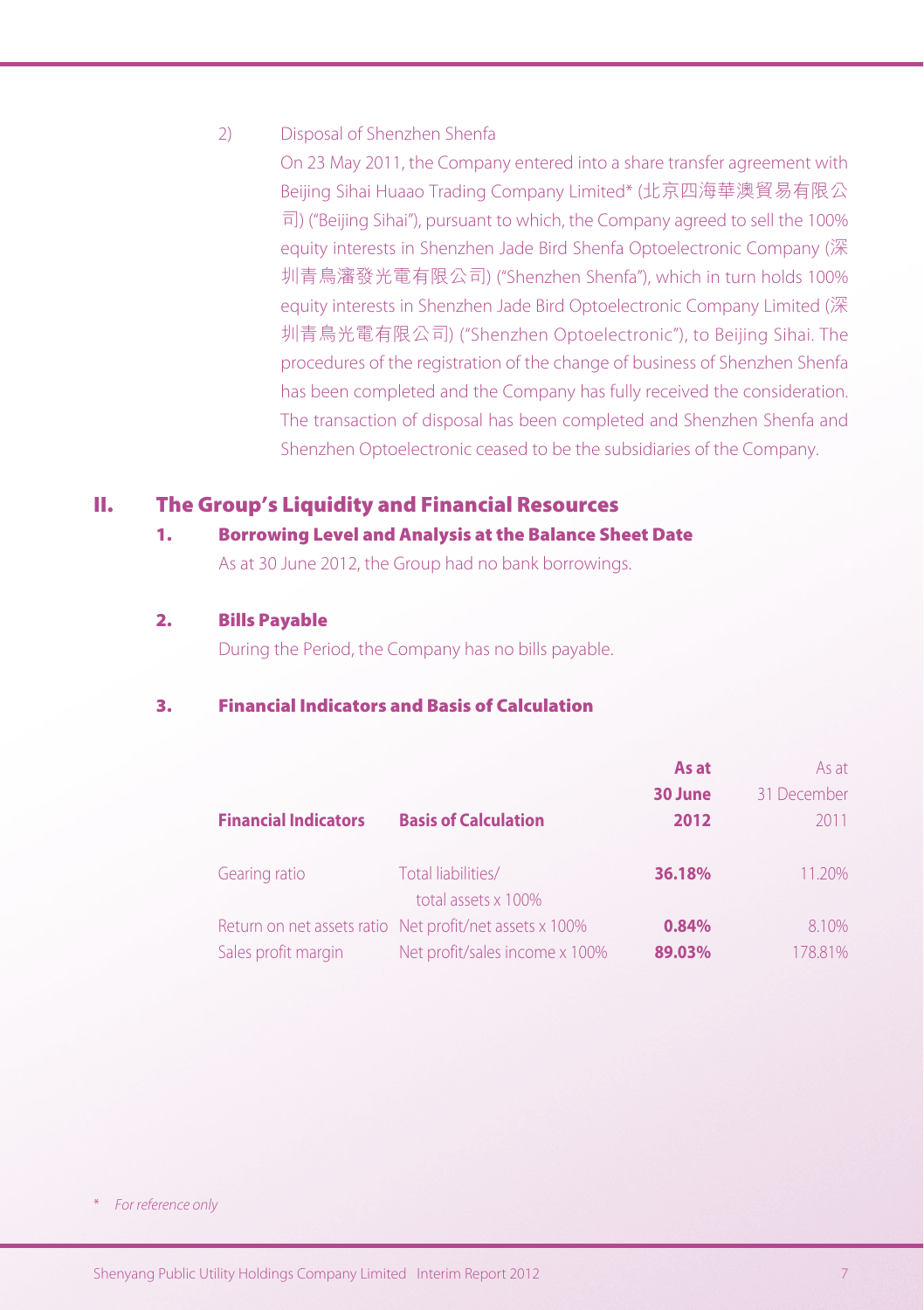# **III. Capital Structure of the Group**

# **1. Capital Structure of the Group**

|                           | <b>As at 30 June 2012</b>  |                      | As at 31 December 2011 |                      |
|---------------------------|----------------------------|----------------------|------------------------|----------------------|
|                           |                            | <b>Percentage of</b> |                        | Percentage of        |
| <b>Items</b>              | <b>Amount</b><br>(RMB'000) | <b>Total Capital</b> | Amount<br>(RMB'000)    | <b>Total Capital</b> |
| Share capital             | 1,020,400                  | 200.27%              | 1,020,400              | 201.96%              |
| Share premium             | 323,258                    | 63.44%               | 323,258                | 63.98%               |
| Statutory surplus reserve | 103,481                    | 20.31%               | 103.481                | 20.48%               |
| Retained profits          | (937, 621)                 | $-184.02%$           | (941, 896)             | $-186.42%$           |
| Minority interests        |                            |                      |                        |                      |
| Total capital             | 509,518                    | 100%                 | 505.243                | 100%                 |

# **IV. Significant Investments Held**

During the Period, the Company did not held any significant investments.

# **V. Changes in the Composition of the Group**

#### **(1) Acquisition of 100% equity interests in Zhongfang Chaozhou**

In respect of the transaction of the acquisition of Zhongfang Chaozhou, on 8 June 2012, all the conditions precedent under the Acquisition Agreement had been fulfilled. Zhongfang Chaozhou has become a wholly-owned subsidiary of the Company.

#### **(2) Disposal of 100% equity interests in Shenzhen Shenfa**

During the Period, the registration of the change of business of Shenzhen Shenfa has been completed and the Company has fully received the consideration. The transaction of disposal has been completed and Shenzhen Shenfa ceased to be a subsidiary of the Company.

# **(3) Acquisition of 90% equity interests in Guangzhou Zhongzhan**

The conditions precedent to the acquisition agreement in relation to the acquisition of Guangzhou Zhongzhan had been fulfilled on 13 June 2012. Guangzhou Zhongzhan has become a wholly-owned subsidiary of the Company.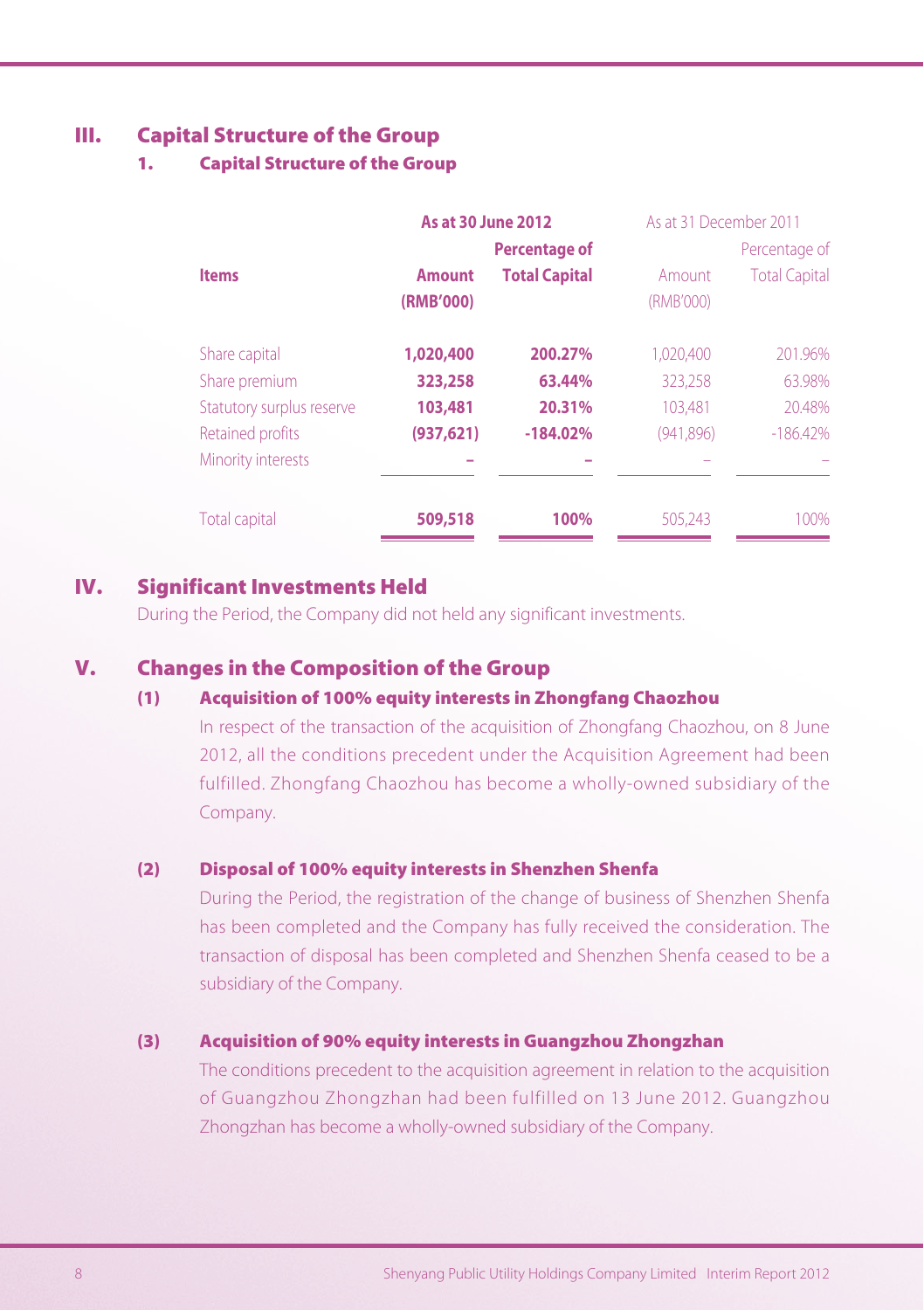# **VI. Number of Employees, Emoluments, Training Schemes and Share Option Schemes**

As at 30 June 2012, the Group employed a total of 54 employees (including the directors of the Company) and emoluments during the Period amounted to approximately RMB1,533,899 (2011 Period: RMB730,615) in total. The Group has entered into employment contracts with all employees, and offered them with different emoluments according to their positions. The Group also made contributions to endowment insurance, basic medical insurance and housing reserves for all the employees in accordance with the relevant laws of the PRC. To date, the Group has not adopted any share option scheme for any of its senior management or employees.

# **VII. Details of the Group's Assets Secured/Pledged**

During the Period, no additional asset of the Group was secured or pledged.

# **VIII. Taxation**

During the Period, no provision for Hong Kong Profits Tax had been made as the Group's income neither arose in nor was derived from Hong Kong. During the Period, the Group was subject to income tax at the prevailing tax rate of 15% to 25% in the PRC.

# **IX. Currency Risks**

According to the "Quotations of the Exchange Rates for Converting Renminbi to Foreign Currencies by the Head Office of Designated Banks (1-6)" periodically promulgated by the State Administration of Foreign Exchange of the PRC in 2012, the exchange rate of the Renminbi to Hong Kong dollar experienced slight fluctuations during the Period. In addition, the conversion of the Company's deposits denominated in Hong Kong dollar was completed. Accordingly, the Company does not have any currency risk.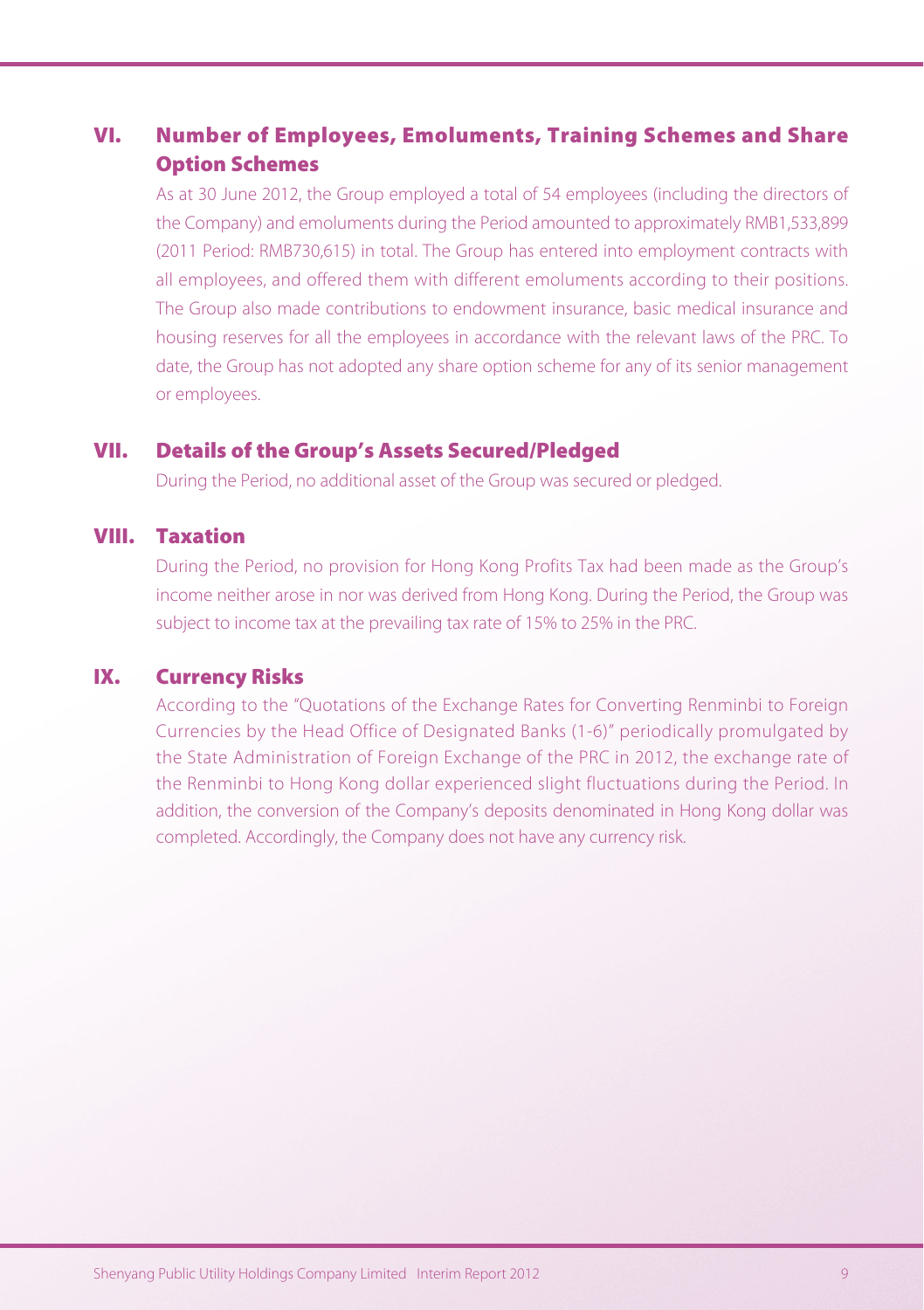# **X. Share Capital Structure**

During the Period, there was no change in the share capital structure of the Company. As at 30 June 2012, the share capital structure of the Company was as follows:

| <b>Types of Shares</b> | Number of<br><b>Shares</b> | Percentage of<br><b>Total Issued</b><br><b>Share Capital</b> |
|------------------------|----------------------------|--------------------------------------------------------------|
| Domestic shares        | 600,000,000                | 58.80%                                                       |
| H shares               | 420.400.000                | 41.20%                                                       |
| Total share capital    | 1.020.400.000              | 100%                                                         |

# **XI. Connected Transactions**

During the Period, the Group does not have connected transaction.

# **XII. Material Litigation**

During the Period, there is no new material litigation involving the Group.

# **XIII. Prospects of the Second Half of 2012**

- 1. To accelerate the progress of the completion for disposal of Beijing Shenfa to retrieve the capital for other existing projects.
- 2. To accelerate the construction progress of Zhongfang Chaozhou's Project and to expedite the Project and the capital retrieval.
- 3. To proactively promote Guangzhou Zhongzhan's project, to accelerate the progress of approval and construction and to commence the sales of housing as soon as possible.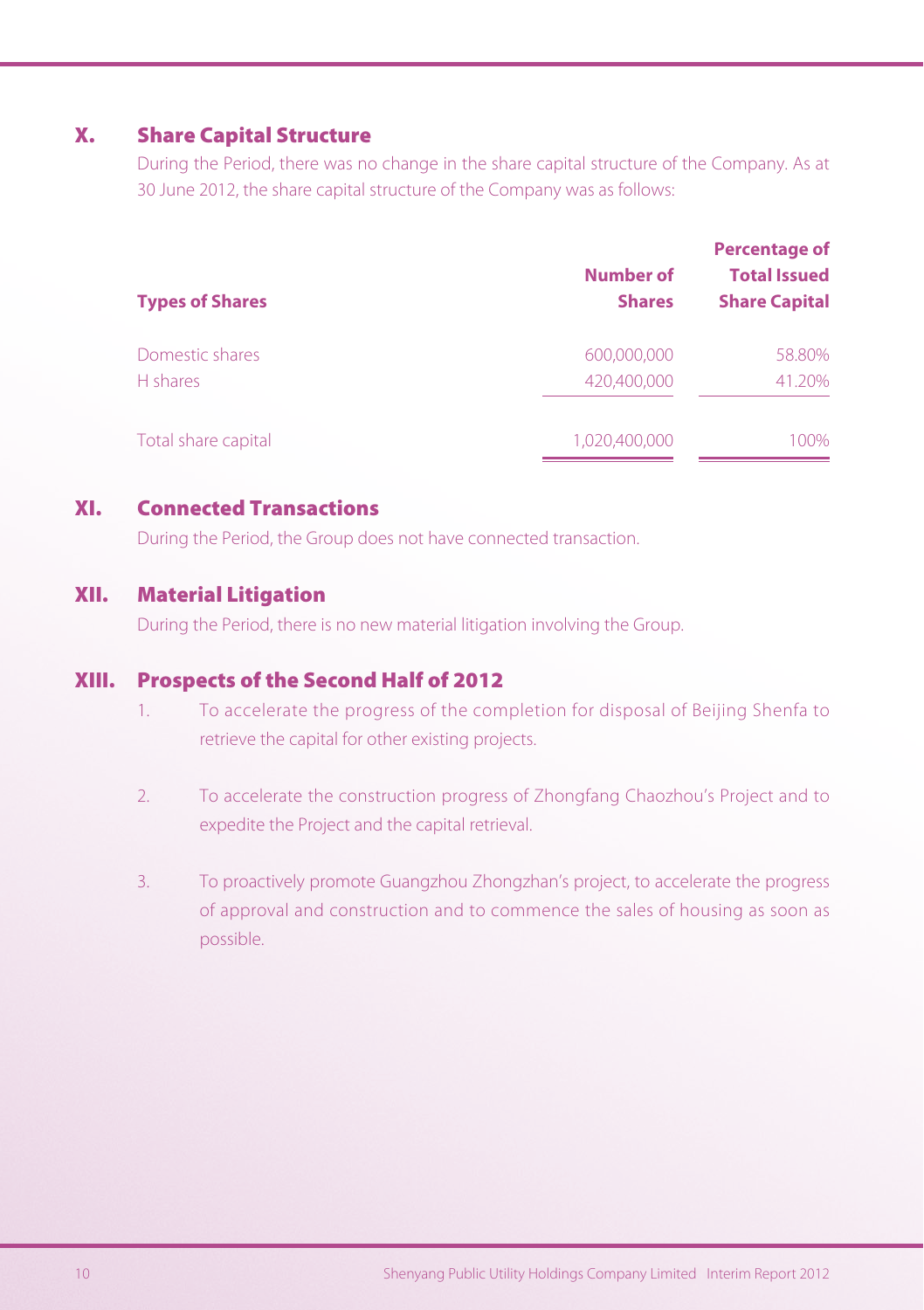# **REPORT OF THE DIRECTORS**

- **I. Interests and/or Short Positions of Directors, Supervisors and Chief Executives in Shares, Underlying Shares, Securities, Equity Derivatives and/or Debentures of the Company and/or the Company's Associated Corporations**
	- 1. As at 30 June 2012, the interest of the directors, supervisors and chief executives of the Company in the issued share capital of the Company are set out as follows:

| <b>Beneficial Owner</b> | <b>Position</b> | <b>Number of Shares</b>   |
|-------------------------|-----------------|---------------------------|
| Ms. Qian Fang Fang      | Supervisor      | 132,000 H Shares (Note 1) |

Note 1: The number of shares held by Ms. Qian Fang Fang represents approximately 0.031% of the total issued H Shares of the Company as at the Latest Practicable Date.

Save as aforesaid, during the Period, none of the Directors, supervisors and chief executives of the Company had or was deemed to have any interests and short positions in the shares, underlying shares and debentures of the Company or any of its associated corporation (within the meaning of Part XV of the SFO), which was required to be (i) notified to the Company and the Stock Exchange pursuant to Divisions 7 and 8 of Part XV of the SFO (including any interests and short positions which they have taken or deemed to have taken under such provisions of the SFO); or (ii) pursuant to section 352 of the SFO, to be entered in the register referred to therein; or (iii) notified to the Company and the Stock Exchange pursuant to the Model Code for Securities Transactions by Directors of Listed Company as set out in Appendix 10 to the Listing Rules (which for this purpose shall be deemed to apply to the supervisors of the Company to the same extent as it applies to the Directors).

- 2. During the Period, none of the directors or supervisors of the Company is a director or employee of another company which held interests in the shares, underlying shares, securities, equity derivatives and/or debentures of the Company which are required to notify the Company and the Hong Kong Stock Exchange in accordance with Division 2 and 3 of Part XV of the SFO.
- 3. None of the Company, its fellow subsidiaries or its holding company has entered into any material contracts relating to the business of the Group in which any directors or supervisor of the Company had direct or indirect material interests.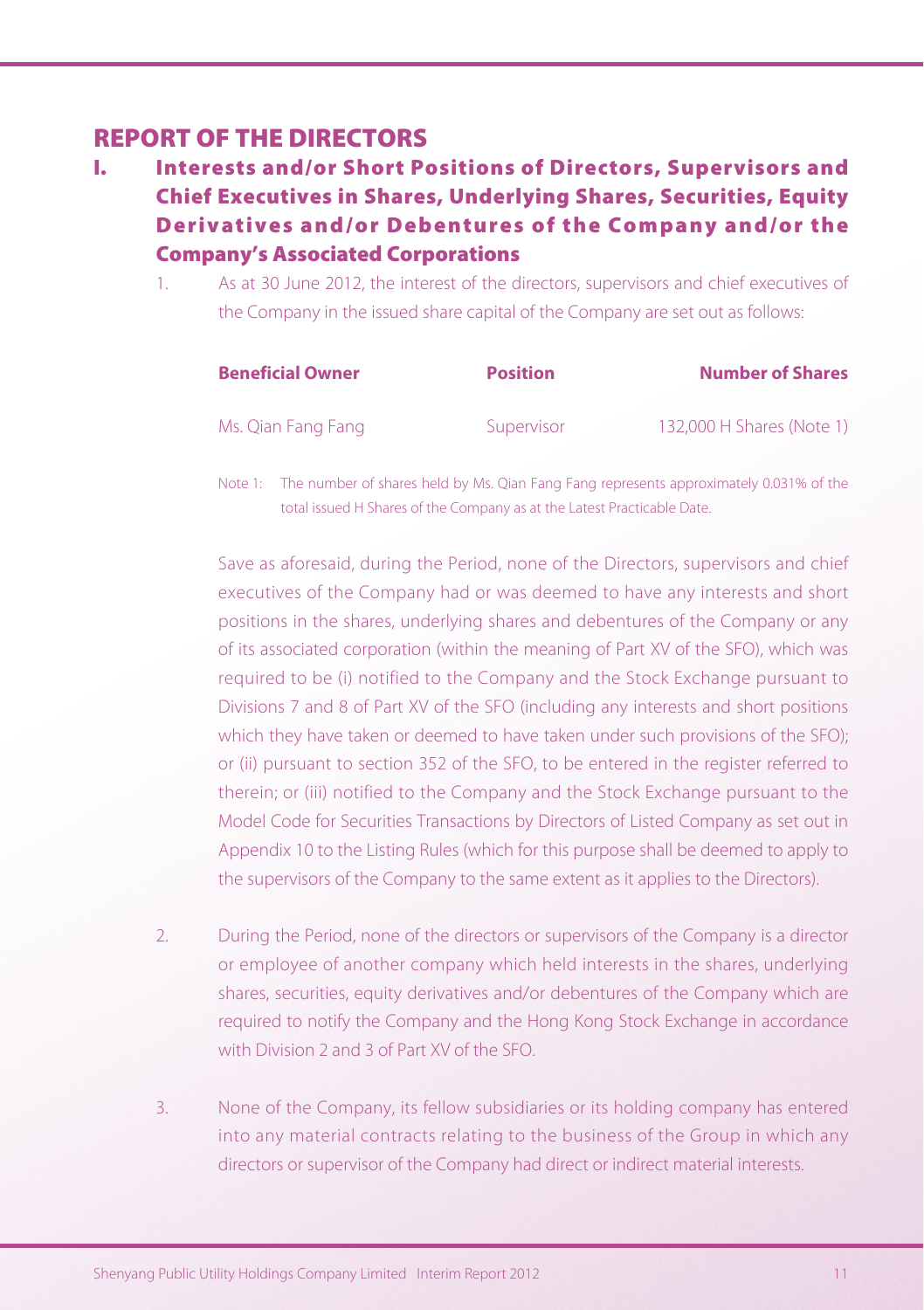# **II. Substantial Shareholders**

As at 30 June 2012, save as the Company's directors, supervisors and chief executives, the register of members required to be maintained by the Company pursuant to section 336 of the SFO showed that the following corporations and individuals had interests and/or short positions in the Company's shares, underlying shares, securities, equity derivatives and/or debentures:

|                | <b>Beneficial Owners</b>                                                                     | <b>Shares</b>                                    | <b>Percentage of</b><br><b>Total Issued</b><br><b>Share Capital</b> |
|----------------|----------------------------------------------------------------------------------------------|--------------------------------------------------|---------------------------------------------------------------------|
|                | Beijing Mingde Guangye Investment<br><b>Consultant Company Limited</b><br>("Mingde Guangye") | 600,000,000 domestic shares<br>(unlisted shares) | 58.80%                                                              |
| $\mathfrak{D}$ | Beijing Mingyude Business and<br><b>Trade Company Limited</b><br>("Mingyude") (Note 1)       | 600,000,000 domestic shares                      | 58.80%                                                              |
| 3              | 李鵬 (Note 2)                                                                                  | 600,000,000 domestic shares                      | 58.80%                                                              |
| 4              | 申雲燮 (Note 3)                                                                                 | 600,000,000 domestic shares                      | 58.80%                                                              |
| 5              | <b>HKSCC Nominees Limited (Note 4)</b>                                                       | 418,749,990 H shares<br>(listed shares)          | 41.04%                                                              |

#### Notes:

- 1. Mingyude is a limited company established in the PRC which holds 90% equity interest in Mingde Guangye. Pursuant to section 316 of the SFO, Mingyude is deemed to be interested in the shares of the Company held by Mingde Guangye.
- 2. 李鵬 is a PRC legal person who holds 10% equity interests in Mingde Guangye and 60% equity interests in Mingyude, which holds 90% equity interests in Mingde Guangye. Pursuant to section 316 of the SFO, 李鵬 is deemed to be interested in the shares of the Company held by Mingde Guangye.
- 3. 申雲燮 is a PRC legal person who holds 40% equity interests in Mingyude, which holds 90% equity interest in Mingde Guangye. Pursuant to section 316 of the SFO, 申雲燮 is deemed to be interested in the shares of the Company held by Mingde Guangye.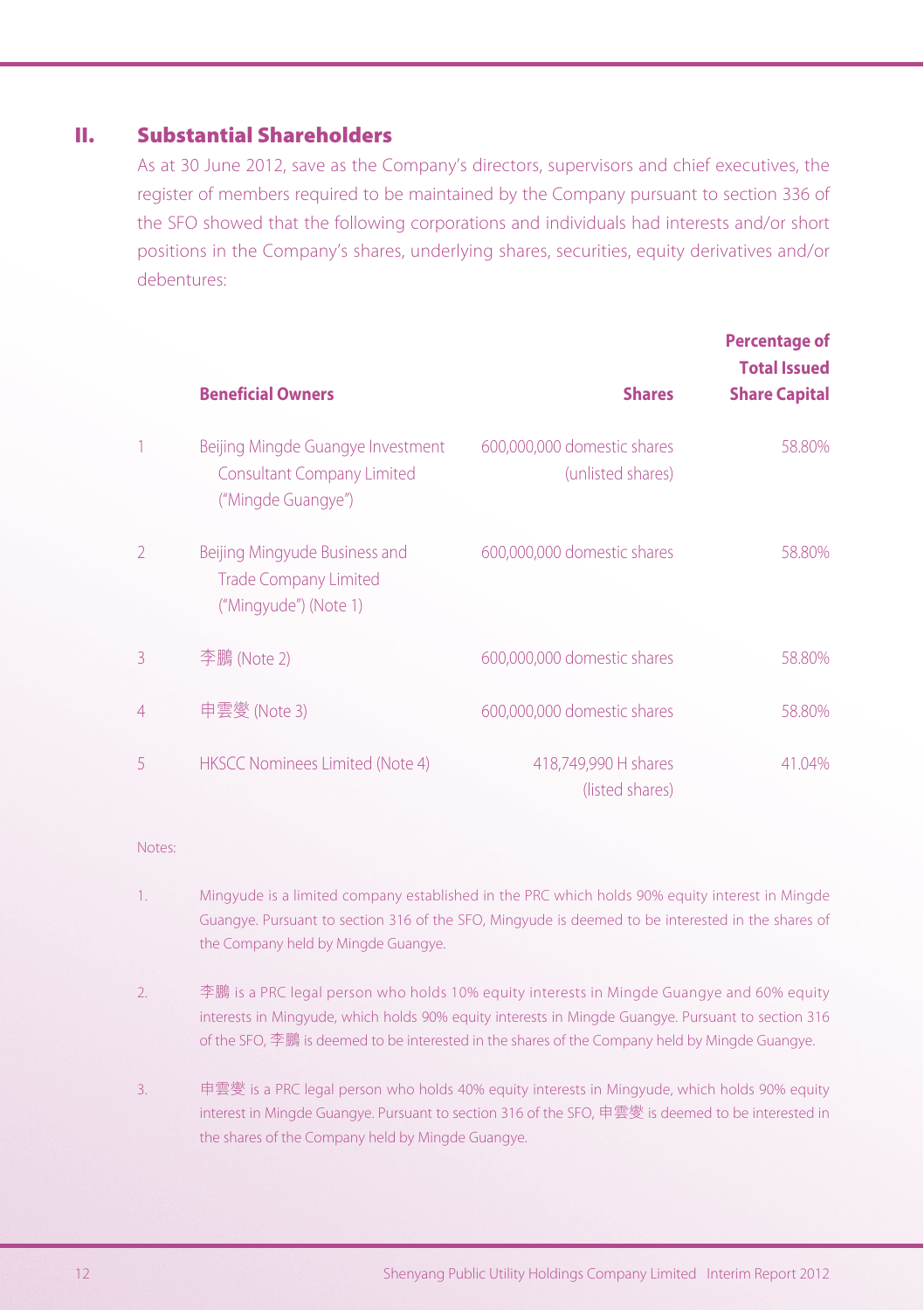- 4. As notified by HKSCC Nominees Limited, as at 30 June 2012, the following participants in CCASS had interests amounting to 5.00% or more of the total issued H shares of the Company as shown in the securities accounts in CCASS:
	- (1) Newpont Securities Limited as nominee holds 62,514,000 H shares, representing approximately 14.87% of the issued H shares of the Company;
	- (2) Bank of China (Hong Kong) Limited as nominee holds 50,712,000 H shares, representing approximately 12.06% of the issued H shares of the Company;
	- (3) The Hongkong and Shanghai Banking Corporation Limited as nominee holds 35,258,000 H shares, representing 8.38% of the issued H shares of the Company;
	- (4) Prudential Brokerage Limited as nominee holds 23,214,000 H shares, representing approximately 5.52% of the issued H shares of the Company.

Save as disclosed above, during the year, the Company has not been notified of any interests and/or short positions in shares, underlying shares, securities, equity derivatives and/or debentures of the Company which are required to be recorded in the register of members maintained in accordance with section 336 of the SFO.

## **III. Independent Non-Executive Directors**

During the Period, Mr. Cai Lian Jun, Mr. Wong Kai Tat, Mr. Chan Ming Sun Jonathan and Mr. Wei Jie Sheng (since 13 February 2012) were the independent non-executive directors of the Company.

# **IV. Audit Committee**

During the Period, the fourth session of audit committee of the Company comprised Mr. Cai Lian Jun, Mr. Wong Kai Tat and Mr. Chan Ming Sun Jonathan, who are all independent nonexecutive directors. Mr. Wong Kai Tat is the chairman of the audit committee.

The audit committee has reviewed the interim financial statements for 2012 and reviewed the internal control of the Company. The audit committee considers the unaudited 2012 interim financial statements for the year is in compliance with the applicable accounting standards and legal requirements and appropriate disclosure has been made.

#### **V. Annual General Meetings and Extraordinary General Meetings**

#### **(1) First Extraordinary General Meeting for 2012**

On 9 February 2012, the first extraordinary general meeting for 2012 of the Company was held, during which the change of auditor and the resolution of re-election of the Board of Directors and the Board of Supervisors, was considered and passed (please refer to the Company's announcement dated 9 February 2012 for further details).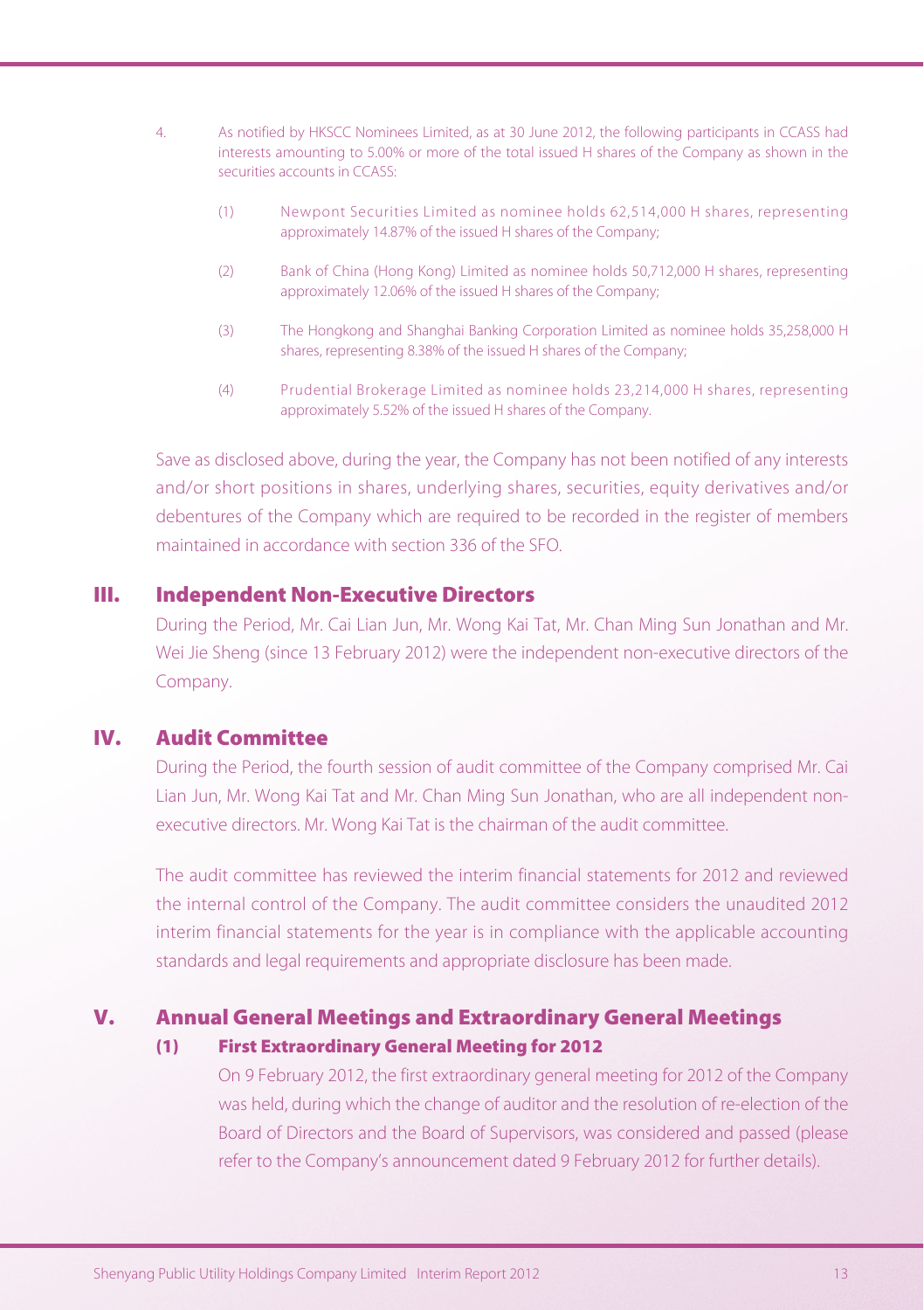## **(2) 2011 Annual General Meeting**

On 27 June 2012, the Company convened the 2011 annual general meeting, at which the Company's 2011 report of the directors, financial statements, auditor's report, and the resolutions in respect of profit allocation and dividend distribution were being considered and approved (please refer to the Company's announcement dated 27 June 2012 for further details).

# **VI. Dividend**

During the Period, no dividend was paid. The Board of the Company resolved not to declare any interim dividend in 2012.

## **VII. Purchase, Sale or Redemption of Shares**

During the Period, the Group has not purchased, sold or redeemed any of the Company's shares.

# **VIII. Share Options**

During the Period, the Company did not issue or grant any convertible securities, options, share options or other similar rights.

# **IX. Publication of Further Information on the Website of the Hong Kong Stock Exchange**

The interim results report of the Company in accordance with the paragraph 46 of Appendix 16 to the Listing Rules of the Hong Kong Stock Exchange will be available for publication on the website of the Hong Kong Stock Exchange in due course.

# **X. Company Information**

| Legal address:     | No.1-4, 20A, Central Street                          |
|--------------------|------------------------------------------------------|
|                    | Shenyang Economic and Technological Development Zone |
|                    | Shenyang, the PRC                                    |
| Place of business: | 14/F, Jinmao International Apartment                 |
|                    | No.1 Xiao Dong Road, Da Dong District, Shenyang      |
|                    | the PRC                                              |
| Postal code:       | 110041                                               |
| Tel:               | 8624-24351041                                        |
| Fax:               | 8624-24333288                                        |
| Website:           | www.sygyfz.com                                       |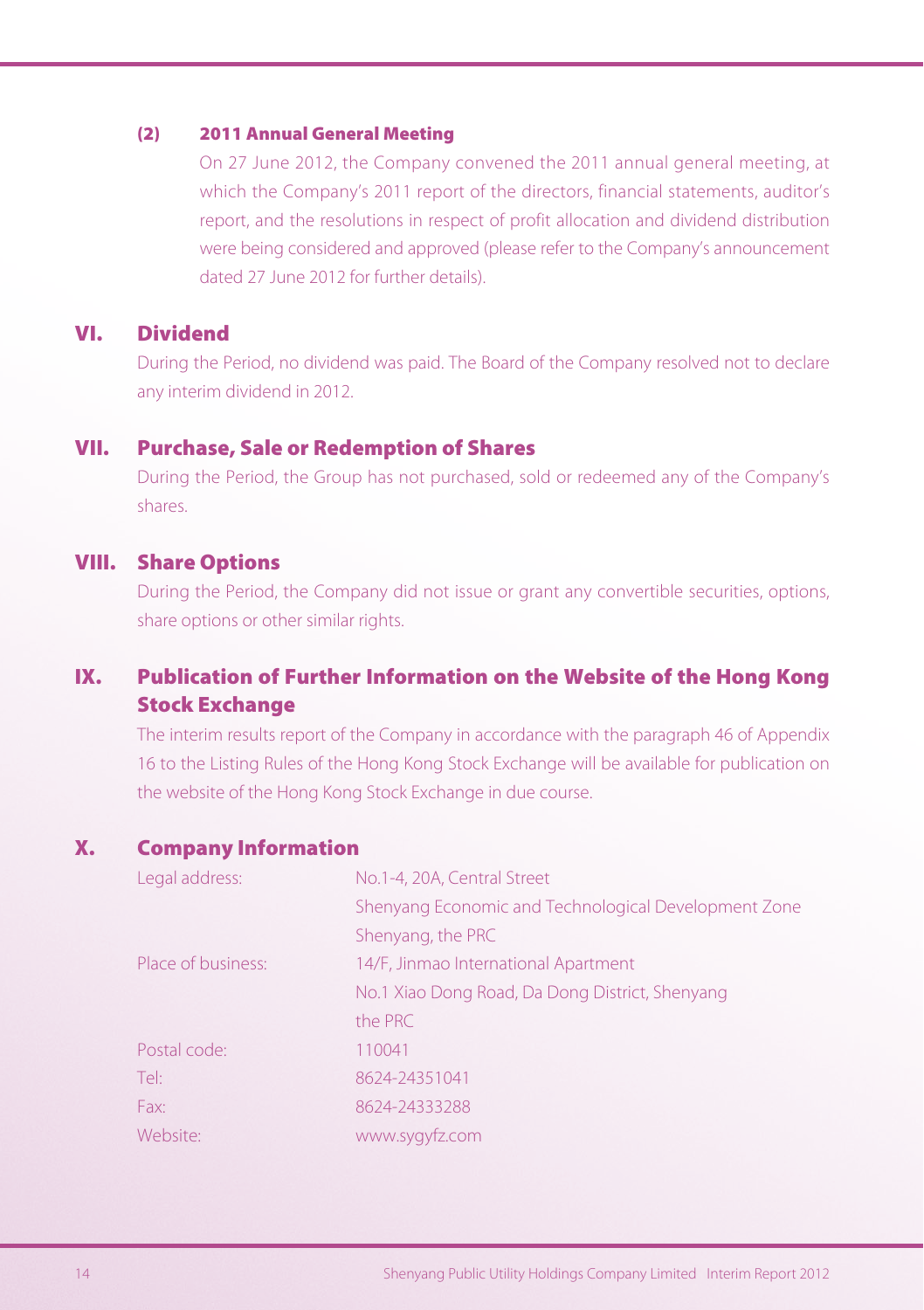# **CORPORATE GOVERNANCE REPORT**

During the Period, the Company has committed to complying with the PRC Company Law, the relevant provisions of the "Code on Corporate Governance Practices" (the "CG Code") as set out in Appendix 14 to the Rules Governing the Listing of the Securities on The Stock Exchange of Hong Kong Limited (the "Listing Rules") and other relevant laws and regulations, and has endeavored to achieve a higher standard of corporate governance.

# **The Board**

The Board shall be responsible for providing overall leadership of and effective control over the Company to safeguard the interests of shareholders. The Board will formulate policy and strategies for every business segment of the Group while implementing internal control and monitoring the effectiveness. The execution of the Board's policy and strategies and the day-to-day management are delegated to the executive directors and the management.

On 30 June 2012, the Board comprised ten directors, of which four were executive directors, two were non-executive directors and four were independent non-executive directors. The Company disclosed the composition of the Board in all the communications according to the category of directors (including the chairman, executive director, non-executive director and independent nonexecutive director).

All the directors (including non-executive directors and independent non-executive directors) have devoted reasonable time and efforts in dealing with the affairs of the Company. Every non-executive director and independent non-executive director has appropriate academic and professional qualification and relevant management experience, and will provide recommendation to the Board. The Board considers that non-executive directors and independent non-executive directors are capable of providing valuable and independent opinions on the aspects of the Company's strategy, performance, conflict of interests and management procedures, and hence the interests of shareholders are fully taken care of and safeguarded.

Pursuant to the requirements of Rule 13.3 of the Listing Rules, the Company has appointed four independent non-executive directors and two of them have appropriate qualification in accounting. All independent non-executive directors have confirmed their independence to the Company and the Company considers that each independent non-executive director is independent.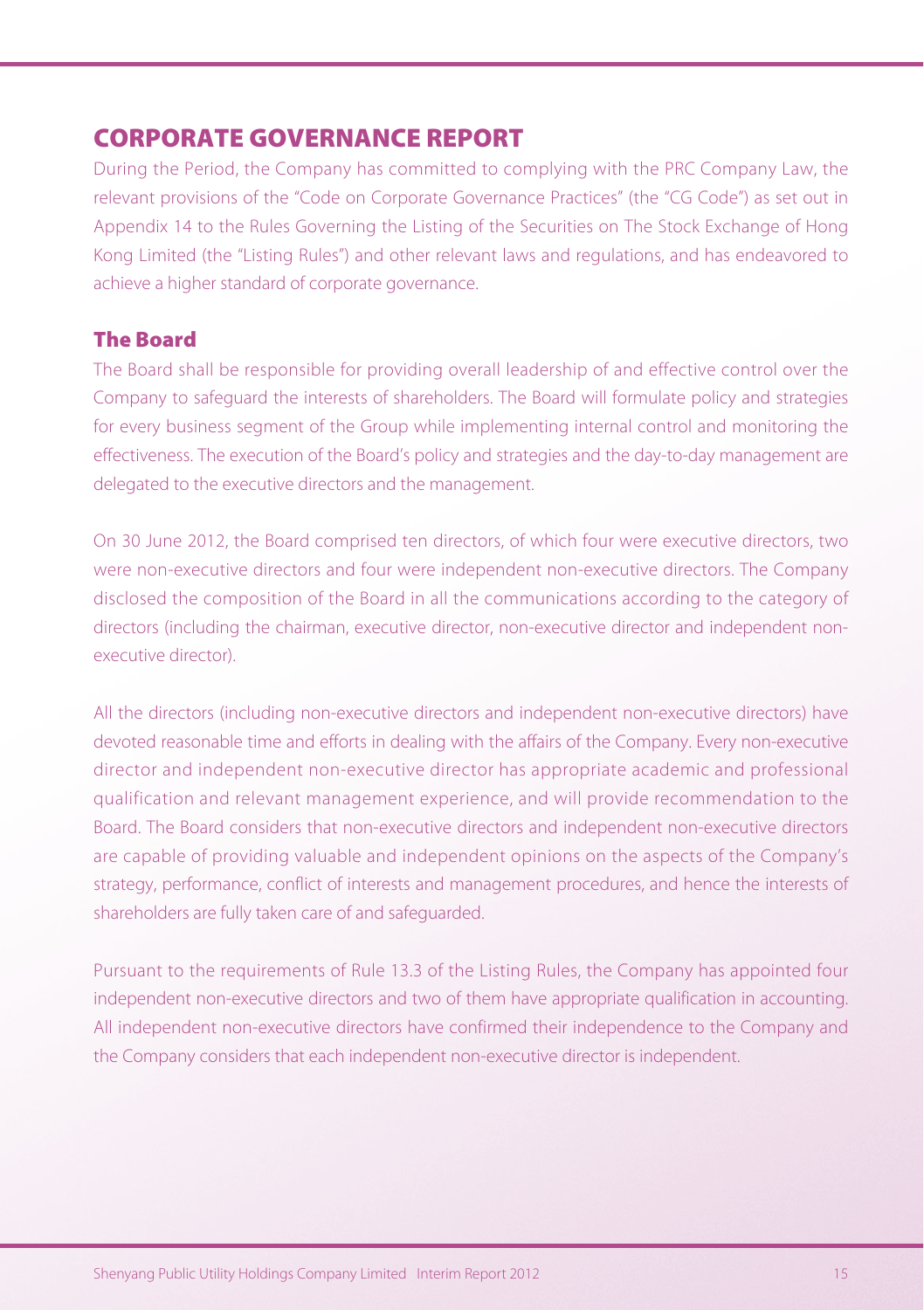# **Attendance Record of Board Meetings**

| <b>Director</b>        | <b>Position</b>                    | Attendance/<br>meetings |
|------------------------|------------------------------------|-------------------------|
|                        |                                    |                         |
| An Mu Zong             | Executive director                 | 4/4                     |
| Wang Zai Xing          | Executive director                 | 4/4                     |
| Chow Ka Wo Alex        | Executive director                 | 4/4                     |
| Wang Hui               | Executive director                 | 4/4                     |
| Zhang Lei Lei          | Non executive director             | 4/4                     |
| Bao Yi Qiang           | Non executive director             | 4/4                     |
| Wong Kai Tat           | Independent non executive director | 4/4                     |
| Caillian Jun           | Independent non executive director | 4/4                     |
| Chan Ming Sun Jonathan | Independent non executive director | 3/4                     |
| Wei Jie Sheng*         | Independent non executive director | 4/4                     |

\* He attended three meetings in person and one meeting was present by his alternative director Ms. Zhang Lei Lei

In the directors' meeting, the directors discussed and formulated policies and strategies for business of the Company, the corporate governance system and financial and internal control system as well as reviewed interim and annual results and other relevant material events. All directors were invited to the meeting in person and those who cannot attend the meeting himself/herself can attend the meeting via electronic media.

According to the Articles of Association, notice for board meetings should be given to all directors at least 10 days prior to the date of a meeting. All directors are given the opportunity to include any matter they would like to discuss in the agenda. All applicable rules and regulations are followed in each meeting and detailed minutes of each meeting are prepared. After the meeting, the draft minutes are circulated to all directors for comment as soon as practicable.

During the Period, the Company has adopted the Model Code for Securities Transactions by Directors of Listed Issuers (the "Model Code") as set out in Appendix 10 to the Listing Rules, to regulate transactions such as dealings with the Company's securities by our directors and supervisors. The Company has also made enquiry to each director and supervisor. Each of the director and supervisor has confirmed that he/she has fully complied with the Code as at 30 June 2012.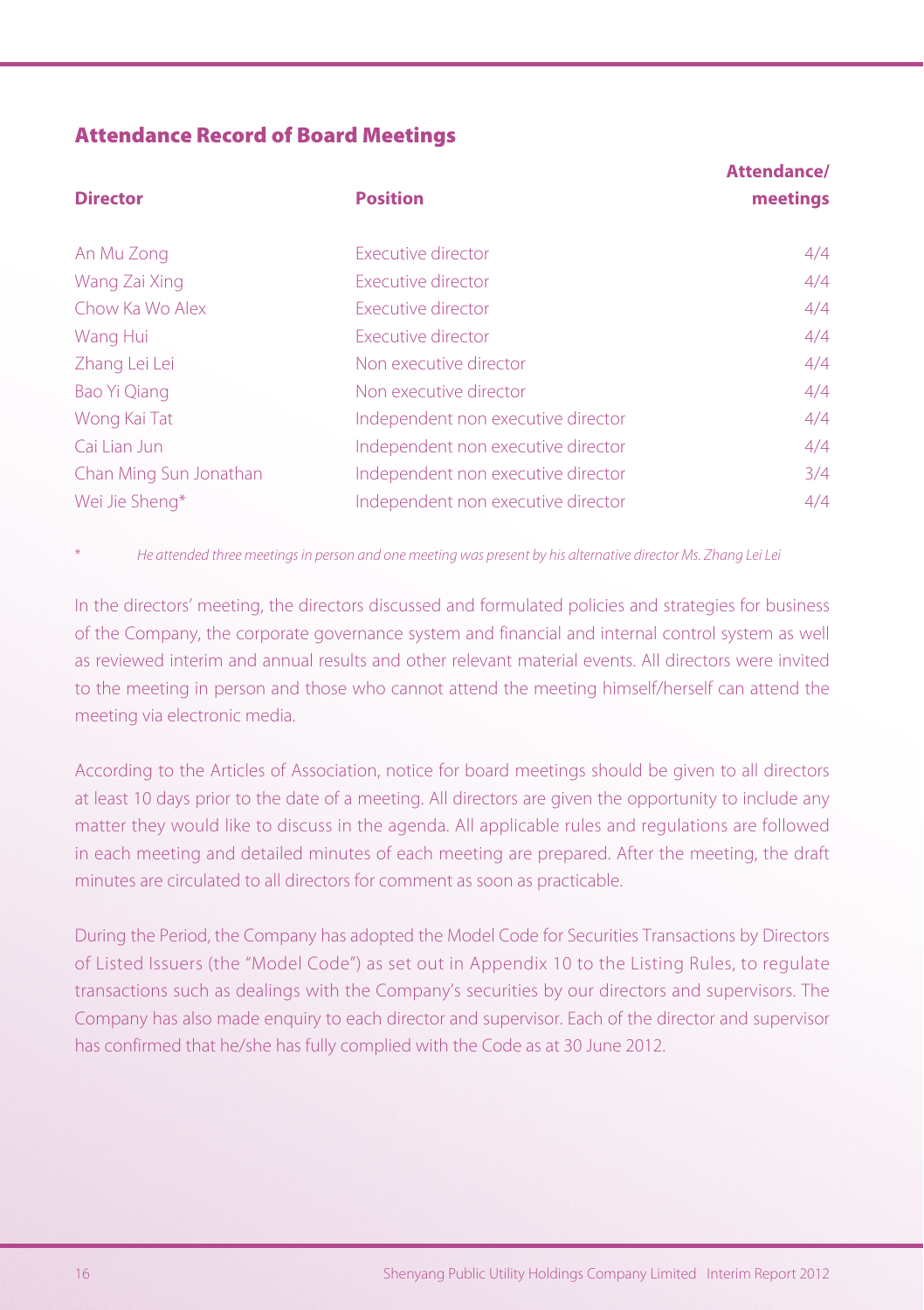# **Supervisory Committee**

The supervisory committee now consists of three members, namely Mr. Wang Xing Ye, Ms. Qian Fang Fang and Mr. Lu Ming. Each supervisor effectively performs his/her supervisory duties relating to the Company's operations.

# **Audit Committee and Its Accountability**

The audit committee of the Company (the "Audit Committee") is made up of three independent nonexecutive directors, namely Mr. Wong Kai Tat, Mr. Chan Ming Sun Jonathan and Mr. Cai Lian Jun.

The chairman of the Audit Committee is Mr. Wong Kai Tat, who has professional accounting qualifications and expertise in financial management. The duties of the Audit Committee include reviewing the accounting policies and practices adopted by the Group, reviewing internal control and financial reporting matters, making recommendations to the Board on the appointment or removal of external auditors, and considering their remuneration and terms of engagement.

The Audit Committee has held one meeting during the Period. According to the Board practice, the minutes of the meeting were circulated to all members for comment, approval and record as soon as practicable after each meeting. There was no disagreement between the Board and the Audit Committee regarding the selection and appointment of external auditors. The Audit Committee has reviewed the interim results for the half-year ended 30 June 2012 and discussed with the management and the Company's auditors the accounting policies and practices adopted by the Group and financial reporting matters of the Period.

## **The attendance records of individual committee members are set out as below:**

| <b>Name of committee member</b> | Attendance/<br>meetings |
|---------------------------------|-------------------------|
| Wong Kai Tat                    | 1/1                     |
| Chan Ming Sun Jonathan          | 0/1                     |
| Cai Lian Jun                    |                         |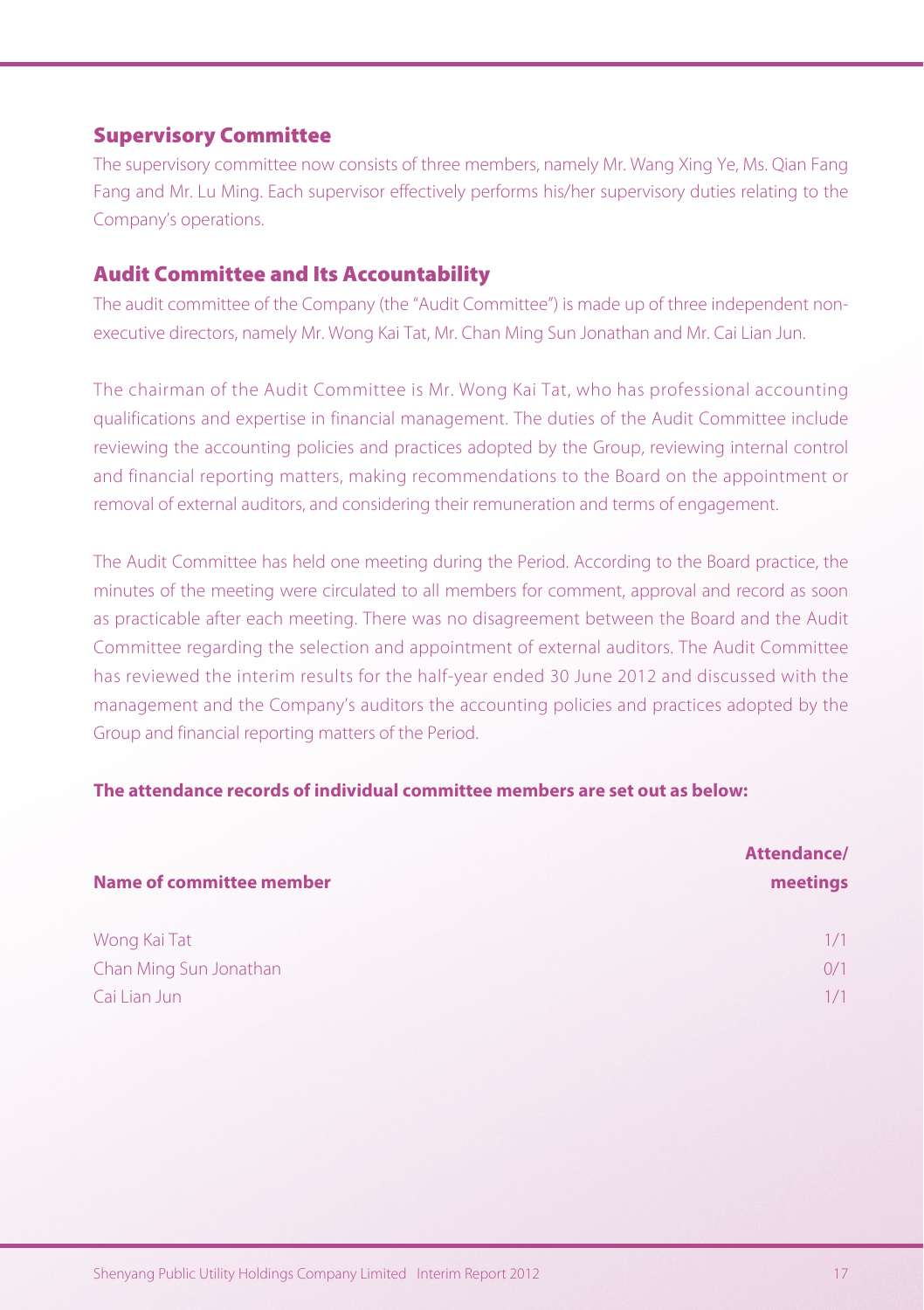# **Remuneration Committee**

To comply with the CG Code, the Company established a remuneration committee (the "Remuneration Committee") on 13 February 2012, of which a majority of members are independent non-executive directors. The members of the Remuneration Committee comprise Mr. Bao Yi Qiang, a non-executive director and two independent non-executive directors, namely Mr. Cai Lian Jun, the chairman of the Remuneration Committee, and Mr. Chan Ming Sun Jonathan.

# **Nomination Committee**

To comply with the CG Code, the Company established a nomination committee (the "Nomination Committee") on 13 February 2012, of which a majority of members are independent non-executive directors. The members of the Nomination Committee comprise Mr. An Mu Zong, the chairman of the Board, who is also the chairman of the Nomination Committee, and two independent nonexecutive directors, namely Mr. Cai Lian Jun and Mr. Wei Jie Sheng.

# **Internal Control**

The Board is responsible for maintaining a system of effective internal control to protect the Group's assets and its shareholders' interests. The Board closely monitors the implementation of the Company's internal control, and assesses the implementation of the internal control system based on the discussions between the management of the Company and its auditors and the Audit Committee.

# **Investor and Shareholder Relations**

The Company aims to maintain amicable relationships with its shareholders and investors, and to enhance the transparency of its business operations. The Company disseminates information in respect of its business operations to investors and shareholders through publishing interim reports, annual reports and announcements and the Company's website. Enquiries and suggestions from shareholders, investors, media and the general public are followed up by executive directors or appropriate management staff.

The hotline of the Company is 8624-24351041, and its fax number is 8624-24333288, through which the Company makes replies to the written and directory enquiries regarding all kinds of matters raised by shareholders and investors. The Company's website has been established to provide shareholders with relevant information.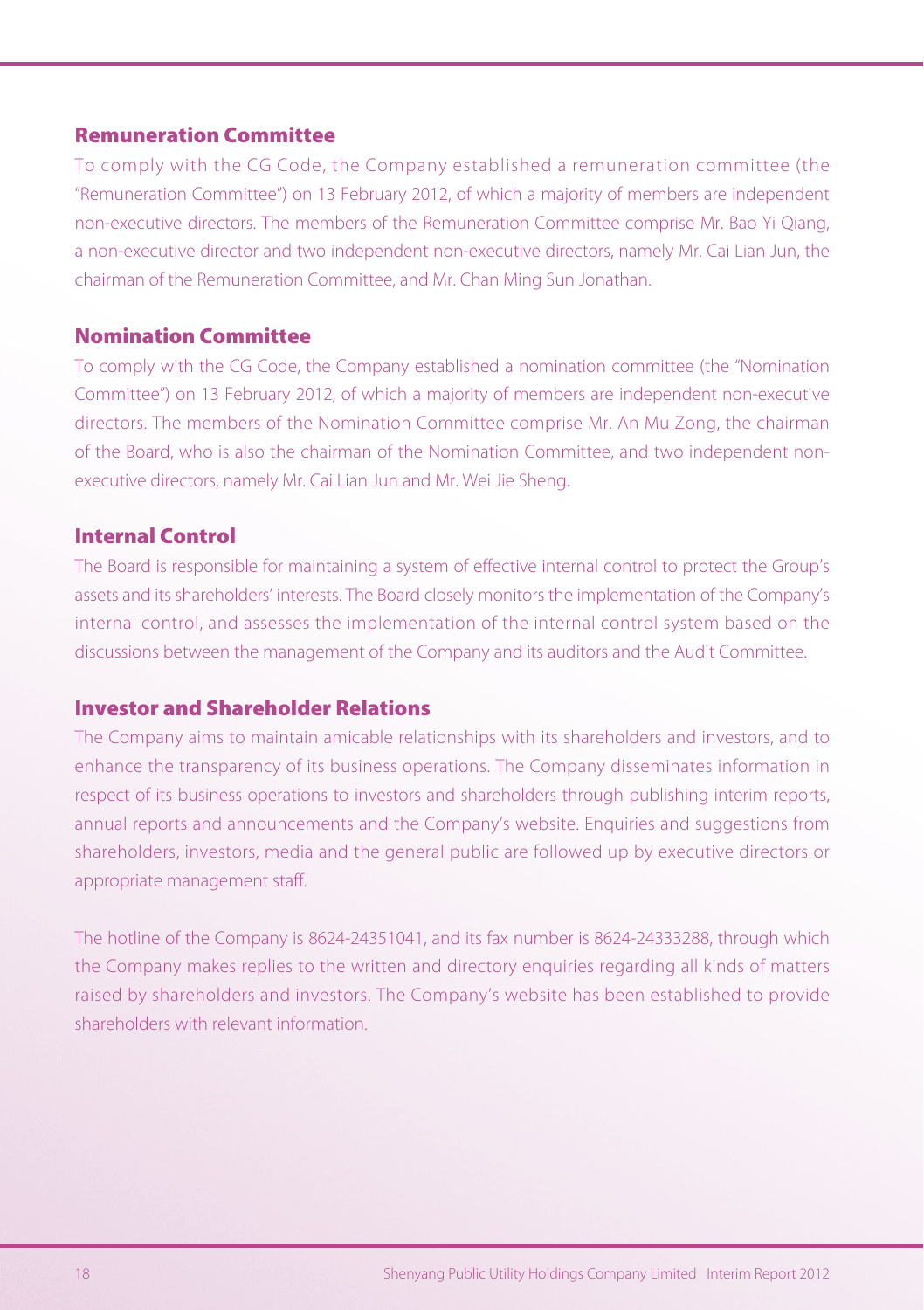Annual general meeting is an important channel for directors and shareholders to communicate with each other. The president of the Company himself presides over the annual general meeting to ensure the opinions of the shareholders can be passed directly to the Board. In an annual general meeting, the Board and chairman of the audit committee will attend the annual general meeting and answer the questions raised by the shareholders, and the chairman will come up with individual resolutions in respect of every event raised in the annual general meeting.

The proceedings of the annual general meeting are reviewed periodically to ensure that shareholders' rights are maintained. Notice of the annual general meeting, setting out details of each proposed resolution, voting procedures and other relevant information, is sent to all shareholders at least 45 days prior to the date of the meeting.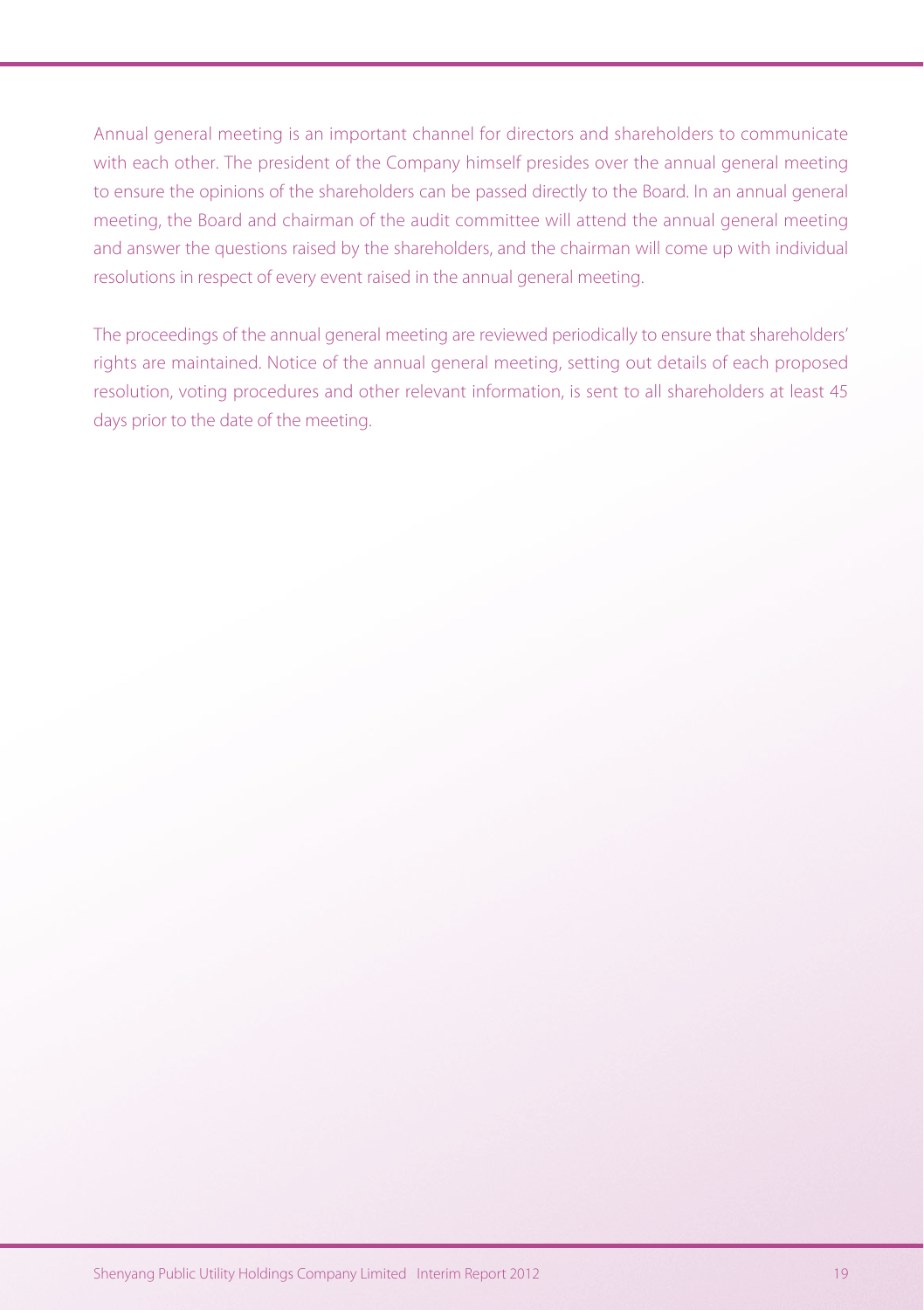# **CONDENSED CONSOLIDATED INCOME STATEMENT**

For the six months ended 30 June 2012

|                                                    | <b>Six months ended 30 June</b><br>2012 |                               | 2011                          |
|----------------------------------------------------|-----------------------------------------|-------------------------------|-------------------------------|
|                                                    | <b>Notes</b>                            | (Unaudited)<br><b>RMB'000</b> | (Unaudited)<br><b>RMB'000</b> |
| Turnover                                           | 3                                       | 4,802                         | 12,703                        |
| Cost of properties sold                            |                                         |                               | (2, 394)                      |
| Taxes on sales of properties                       |                                         | (269)                         | (896)                         |
| Gross profit                                       |                                         | 4,533                         | 9,413                         |
| Gain on disposal of subsidiaries                   |                                         | 2,452                         |                               |
| Other operating income                             |                                         |                               | 7                             |
| Other operating expenses                           |                                         | (2,858)                       | (7, 910)                      |
| <b>Finance costs</b>                               |                                         | 148                           | 80                            |
| Profit before taxation                             |                                         | 4,275                         | 1,590                         |
| <b>Taxation</b>                                    | $\overline{4}$                          |                               |                               |
| Profit for the period                              |                                         | 4,275                         | 1,590                         |
| Of which:                                          |                                         |                               |                               |
| Profit attributable to shareholders of the Company |                                         | 4,275                         | 1,347                         |
| Profit attributable to minority interests          |                                         |                               | 243                           |
| Earnings per share - basic (cents)                 | 6                                       | 0.42                          | 0.13                          |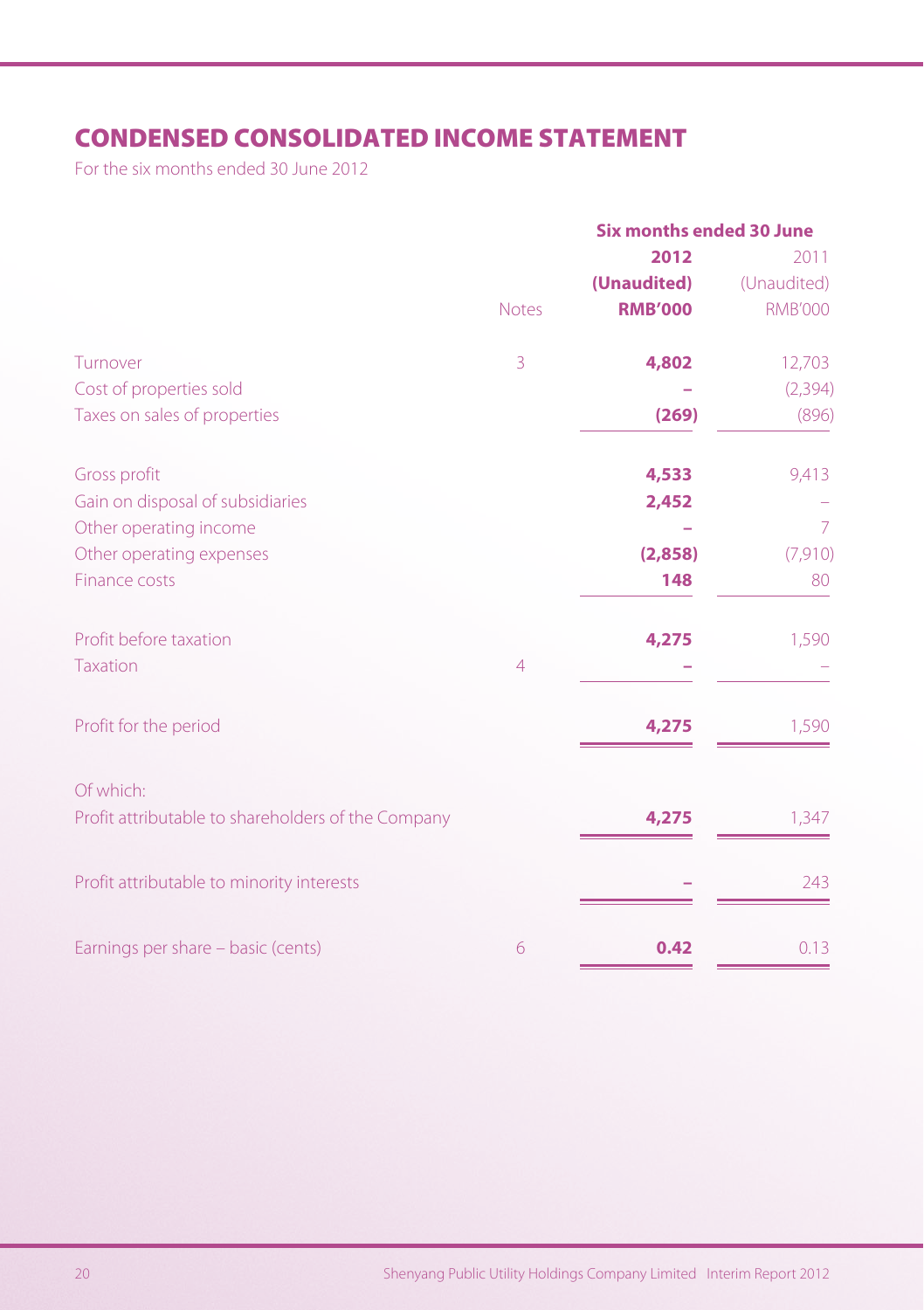# **CONSOLIDATED STATEMENT OF COMPREHENSIVE INCOME**

|                                                    | <b>Six months ended 30 June</b> |                |                |
|----------------------------------------------------|---------------------------------|----------------|----------------|
|                                                    |                                 | 2012           | 2011           |
|                                                    |                                 | (Unaudited)    | (Unaudited)    |
|                                                    | <b>Notes</b>                    | <b>RMB'000</b> | <b>RMB'000</b> |
| Profit for the year                                | 3                               | 4,275          | 1,590          |
| Other consolidated income                          |                                 |                |                |
| Exchange differences arising on translation        |                                 |                |                |
| Total comprehensive income for the period          |                                 | 4,275          | 1,590          |
| Of which:                                          |                                 |                |                |
| Profit attributable to shareholders of the Company | 6                               | 4,275          | 1.347          |
| Profit attributable to minority interests          |                                 |                | 243            |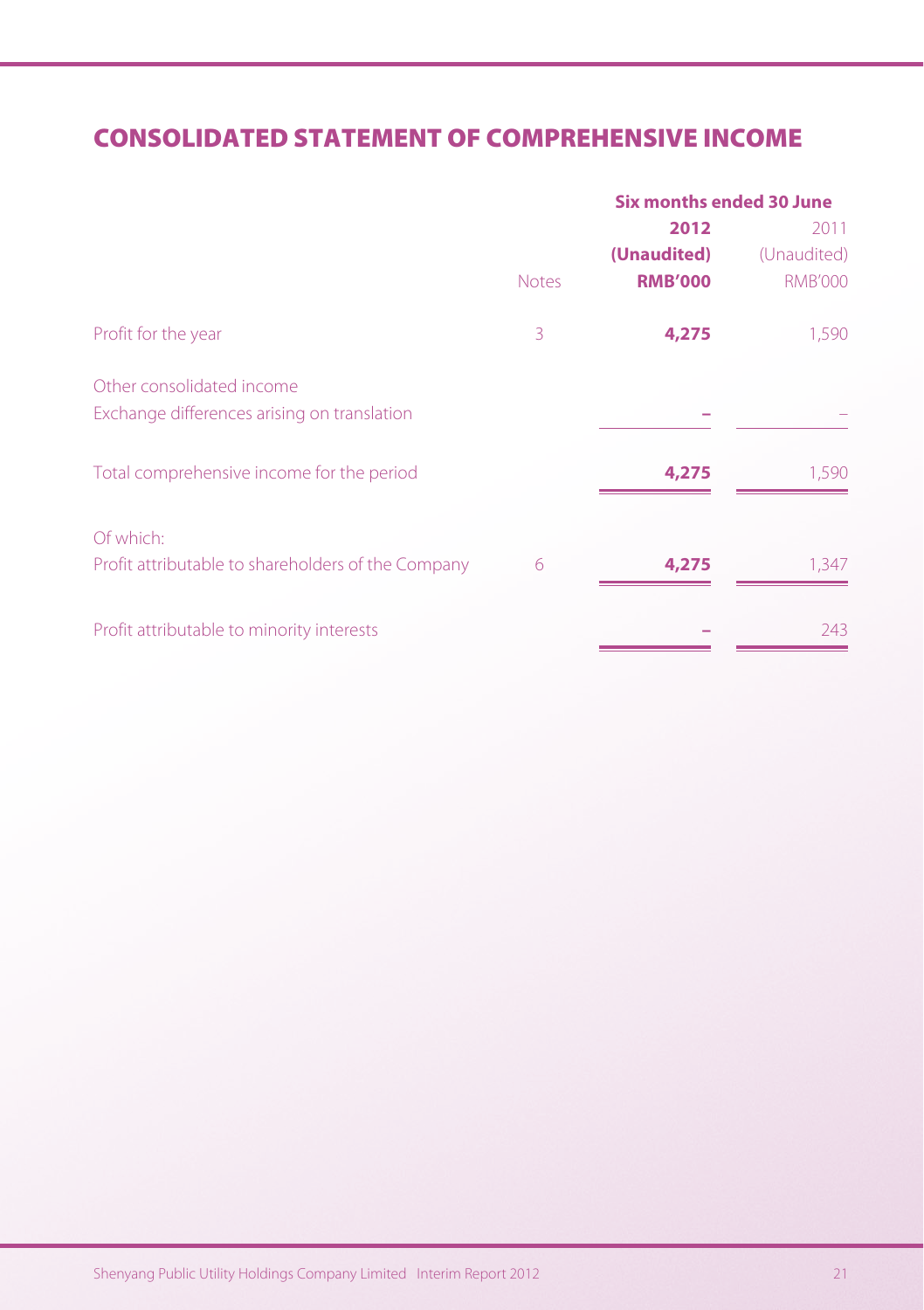# **CONDENSED CONSOLIDATED BALANCE SHEET**

At 30 June 2012

|                                              |                | 30 June        | 31 December    |
|----------------------------------------------|----------------|----------------|----------------|
|                                              |                | 2012           | 2011           |
|                                              |                | (Unaudited)    | (Audited)      |
|                                              | <b>Notes</b>   | <b>RMB'000</b> | <b>RMB'000</b> |
| <b>Non-current assets</b>                    |                |                |                |
| Goodwill                                     | $\overline{7}$ | 86,816         |                |
| Plant and equipment                          |                | 670            | 7              |
| Investment properties                        |                |                | 148,300        |
| Deposit paid for acquisition of a subsidiary |                |                | 74,000         |
|                                              |                | 87,486         | 222,307        |
| <b>Current assets</b>                        |                |                |                |
| Inventories                                  | 8              | 514,522        |                |
| Trade receivables                            |                |                | 225            |
| Other receivables                            | 10             | 21,106         | 233,685        |
| Investment held for trading                  |                |                | 1,848          |
| Bank balances and cash                       |                | 15,807         | 5,187          |
|                                              |                | 551,435        | 240,945        |
| Assets classified as held for sale           |                | 159,418        | 105,717        |
|                                              |                | 710,853        | 346,662        |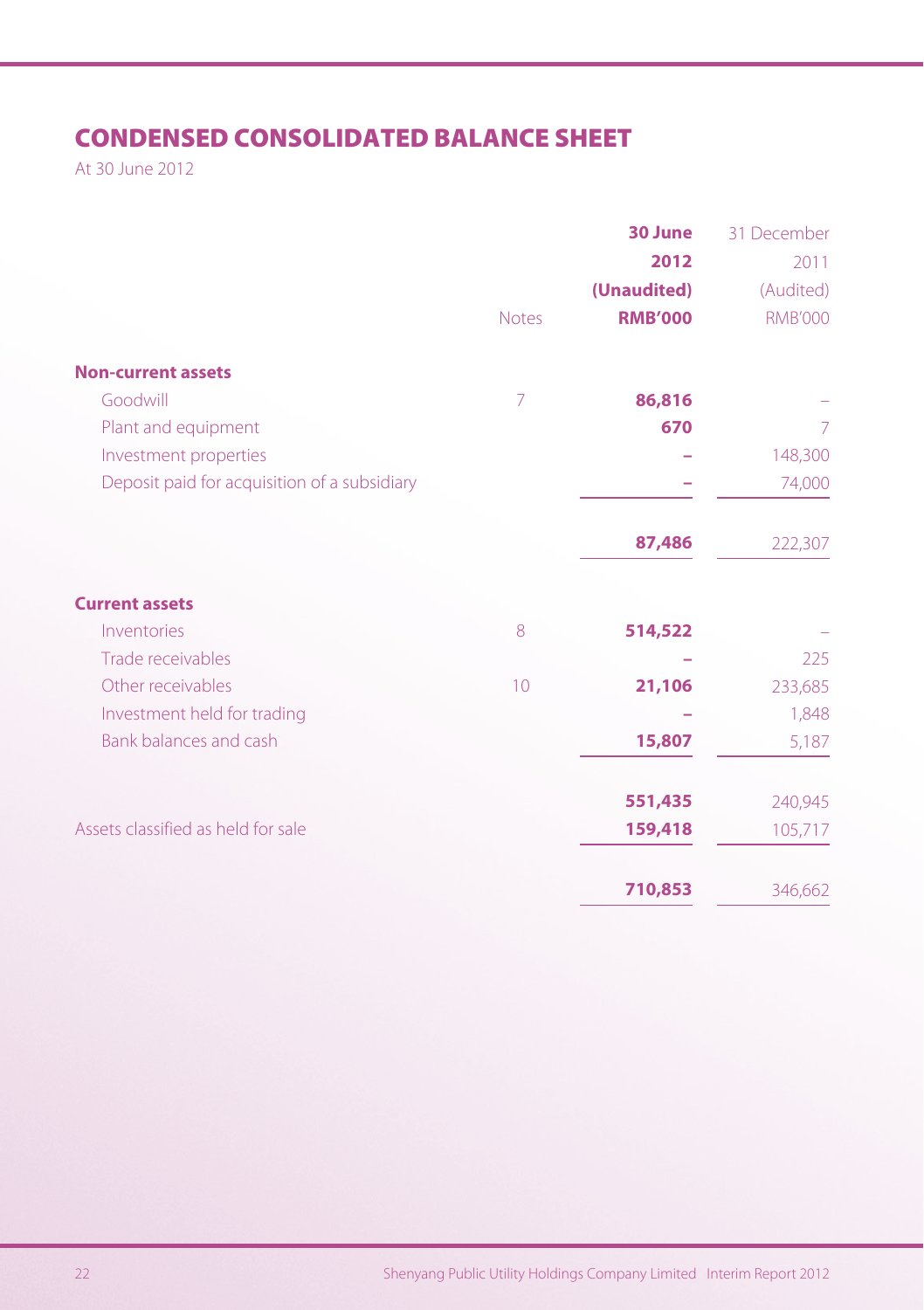|                                              |              | 30 June<br>2012 | 31 December<br>2011 |
|----------------------------------------------|--------------|-----------------|---------------------|
|                                              |              | (Unaudited)     | (Audited)           |
|                                              | <b>Notes</b> | <b>RMB'000</b>  | <b>RMB'000</b>      |
| <b>Current liabilities</b>                   |              |                 |                     |
| Trade payables                               | 12           | 87              |                     |
| Receipts in advance                          | 11           | 99,500          | 30,067              |
| Other payables and accrued charges           | 13           | 186,283         | 1,836               |
| <b>Tax liabilities</b>                       |              |                 | 2,423               |
| Bank borrowings - due within one year        | 14           |                 |                     |
| Other current liabilities                    |              |                 | 2,231               |
|                                              |              | 285,870         | 36,557              |
| Liabilities classified as held for sale      |              | 2,951           | 13,188              |
|                                              |              | 288,821         | 49,745              |
| <b>Net current assets</b>                    |              | 422,032         | 296,917             |
| <b>Total assets less current liabilities</b> |              | 509,518         | 519,224             |
| <b>Capital and reserves</b>                  |              |                 |                     |
| Share capital                                | 16           | 1,020,400       | 1,020,400           |
| <b>Reserves</b>                              |              | (510, 882)      | (515, 157)          |
| Equity attributable to owners of the Company |              | 509,518         | 505,243             |
| Non-controlling interests                    |              |                 |                     |
| Total equity                                 |              | 509,518         | 505,243             |
| <b>Non-current liabilities</b>               |              |                 |                     |
| Deferred taxation                            | 15           |                 | 13,981              |
|                                              |              | 509,518         | 519,224             |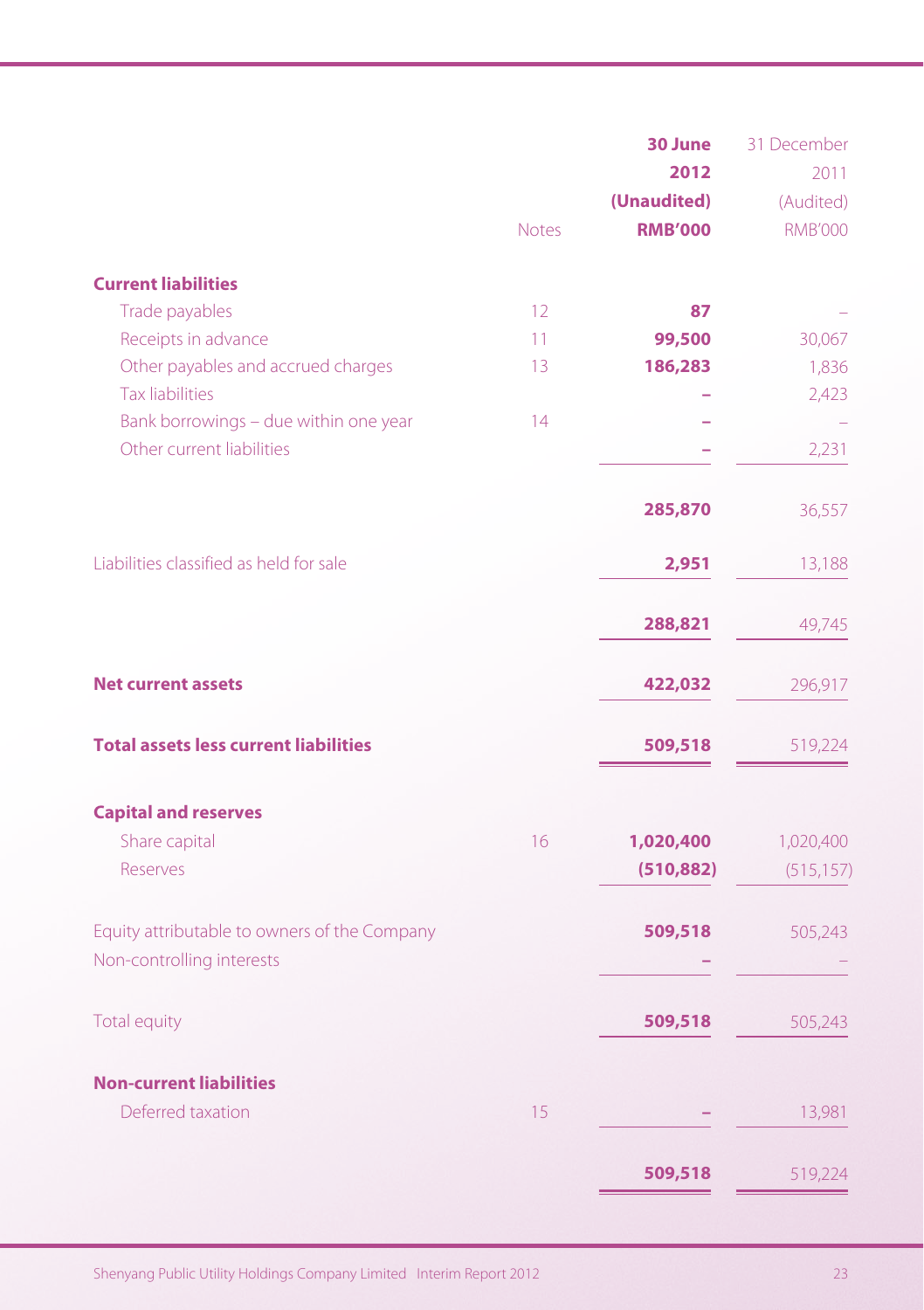# **CONDENSED CONSOLIDATED STATEMENT OF CHANGES IN EQUITY**

For the six months ended 30 June 2012

|                |                |                | <b>Statutory</b>            |                   |                                                                                 |                 |
|----------------|----------------|----------------|-----------------------------|-------------------|---------------------------------------------------------------------------------|-----------------|
|                |                |                |                             |                   |                                                                                 |                 |
|                |                |                |                             |                   |                                                                                 |                 |
| capital        | premium        | reserve        | reserve                     | profits           | <b>interests</b>                                                                | <b>Total</b>    |
| <b>RMB'000</b> | <b>RMB'000</b> | <b>RMB'000</b> | <b>RMB'000</b>              | <b>RMB'000</b>    | <b>RMB'000</b>                                                                  | <b>RMB'000</b>  |
| 1,020,400      | 323,258        | 103,481        |                             | (987, 508)        | 40,429                                                                          | 500,060         |
|                |                |                |                             | 1,347             | 243                                                                             | 1,590           |
| 1,020,400      | 323,258        | 103,481        |                             | (986, 161)        | 40,672                                                                          | 501,650         |
| 1,020,400      | 323,258        | 103.481        |                             | (941, 896)        |                                                                                 | 505,243         |
|                |                |                |                             | 4,275             |                                                                                 | 4,275           |
| 1,020,400      | 323,258        | 103,481        |                             | (937, 621)        |                                                                                 | 509,518         |
|                | <b>Share</b>   | <b>Share</b>   | <b>Statutory</b><br>surplus | public<br>welfare | <b>Equity attributable to shareholders of the Company</b><br><b>Accumulated</b> | <b>Minority</b> |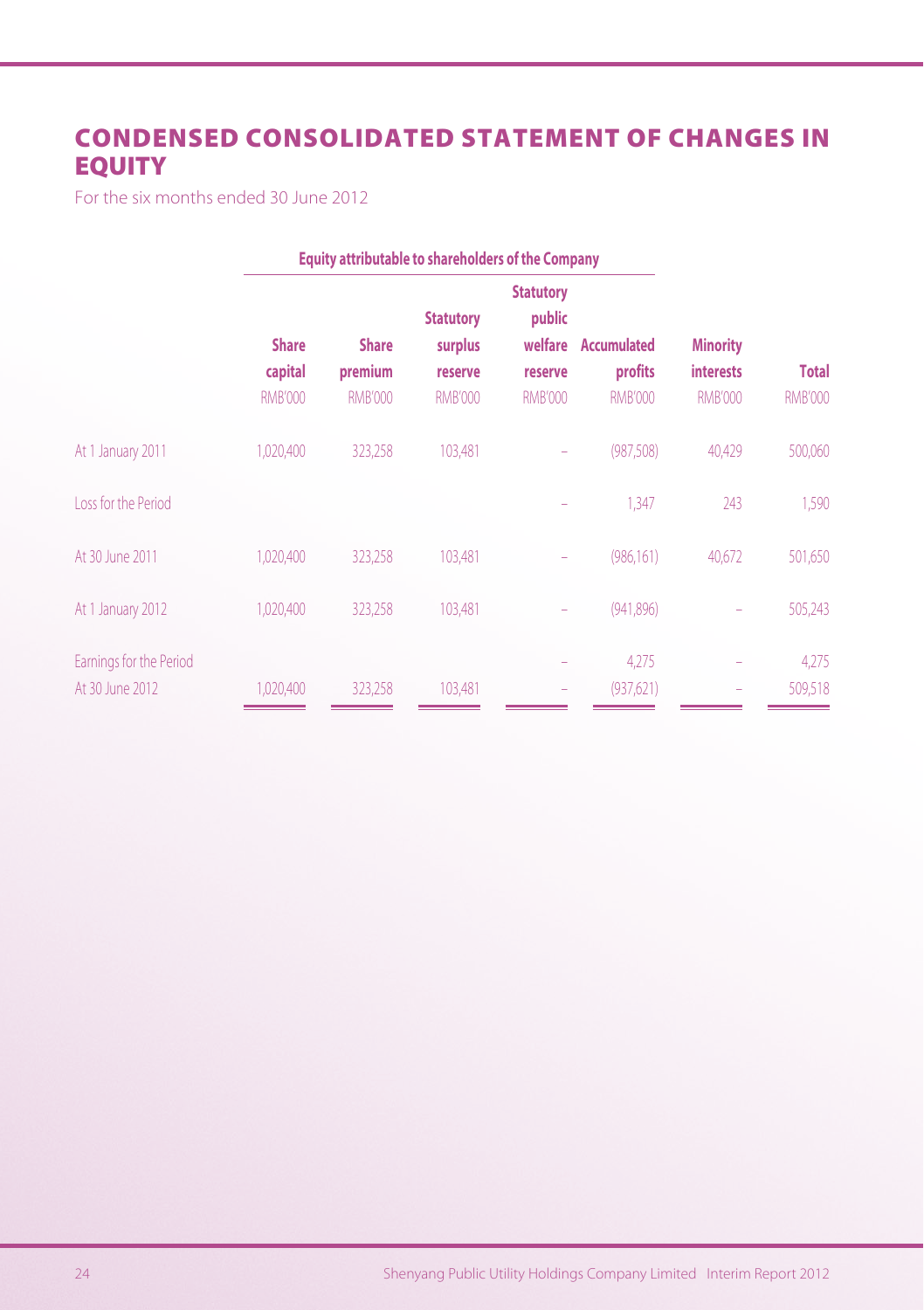# **CONDENSED CONSOLIDATED STATEMENT OF CASH FLOWS**

For the six months ended 30 June 2012

|                                                                               | 30 June        | 30 June        |
|-------------------------------------------------------------------------------|----------------|----------------|
|                                                                               | 2012           | 2011           |
|                                                                               | (Unaudited)    | (Unaudited)    |
|                                                                               | <b>RMB'000</b> | <b>RMB'000</b> |
| Net cash from (used in) operating activities                                  | (87, 857)      | 12,906         |
| Net cash from (used in) investing activities                                  | 79,930         | (14,000)       |
| Net cash (used in) from financing activities                                  | 18,547         | 80             |
| Increase (decrease) in cash and cash equivalents                              | 10,620         | (1,014)        |
| Cash and cash equivalents at the beginning of the period                      | 5,187          | 19,312         |
| Cash and cash equivalents at the end of the period                            | 15,807         | 18,298         |
| Analysis of cash and cash equivalents at the end of<br>the period as follows: |                |                |
| Bank balances and cash                                                        | 15,807         | 18,298         |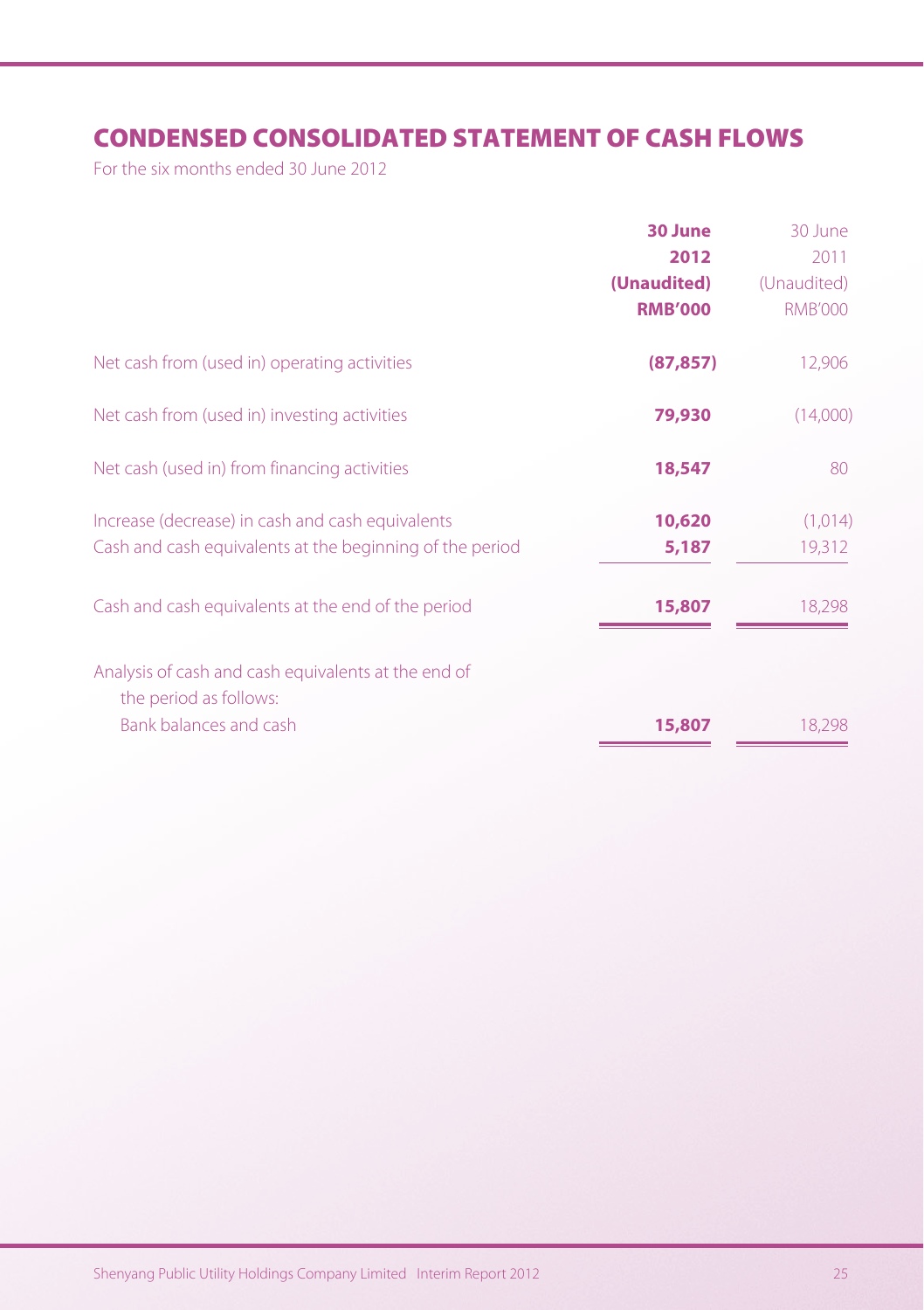# **NOTES TO THE CONDENSED FINANCIAL STATEMENTS**

For the six months ended 30 June 2012

#### **1. GENERAL INFORMATION**

Shenyang Public Utility Holdings Company Limited is a joint stock limited company incorporated in the People's Republic of China (the "PRC"). The address of the principal place of business of the Company is 14/ F, Jinmao International Apartment, No. 1 Xiao Dong Road, Da Dong District, Shenyang, the PRC. The address of the registered office of the Company is No. 1-4, 20A, Central Street, Shenyang Economic and Technological Development Zone, the PRC.

There consolidated financial statements are presented in Renminbi which is the functional currency of the Company and its subsidiaries.

The Company is an investment holding company and the principal activities of its subsidiaries are property development and leasing and management of property. During the year, the Group planned to dispose of its property leasing operation, which was classified as available-for-sale assets for the six months ended 30 June 2012.

The Company's H shares were listed on The Stock Exchange of Hong Kong Limited on 16 December 1999. At the request of the Company, trading in H shares of the Company on the Stock Exchange was suspended on 15 December 2004. Trading in H shares of the Company was resumed on 1 April 2010.

#### **2. ACCOUNTING POLICIES AND BASIS OF PREPARATION**

The unaudited condensed consolidated financial statements of the Group have been prepared in accordance with new Hong Kong Financial Reporting Standards ("HKFRSs"), Hong Kong Accounting Standards and Interpretations issued by the Hong Kong Institute of Certified Public Accountants and the disclosure requirements of the Rules Governing the Listing of Securities on the Stock Exchange of Hong Kong Limited. These standards are effective for the accounting periods beginning on or after 1 January 2005. These accounts have been prepared under historical cost convention, except for certain financial instruments which are measured at their fair values.

The preparation of the unaudited condensed consolidated financial statements in conformity with the HKFRSs requires the use of certain critical accounting estimates. It also requires the management to exercise its judgement in the process of applying the Group's accounting policies. The areas involving a higher degree of judgement or complexity, or areas where assumptions and estimates are significant to the unaudited condensed consolidated financial statements include provision for bad and doubtful debts, provision for taxation, provision for asset impairment and fair values of financial assets stated at fair value and those dealt in profit or loss accounts.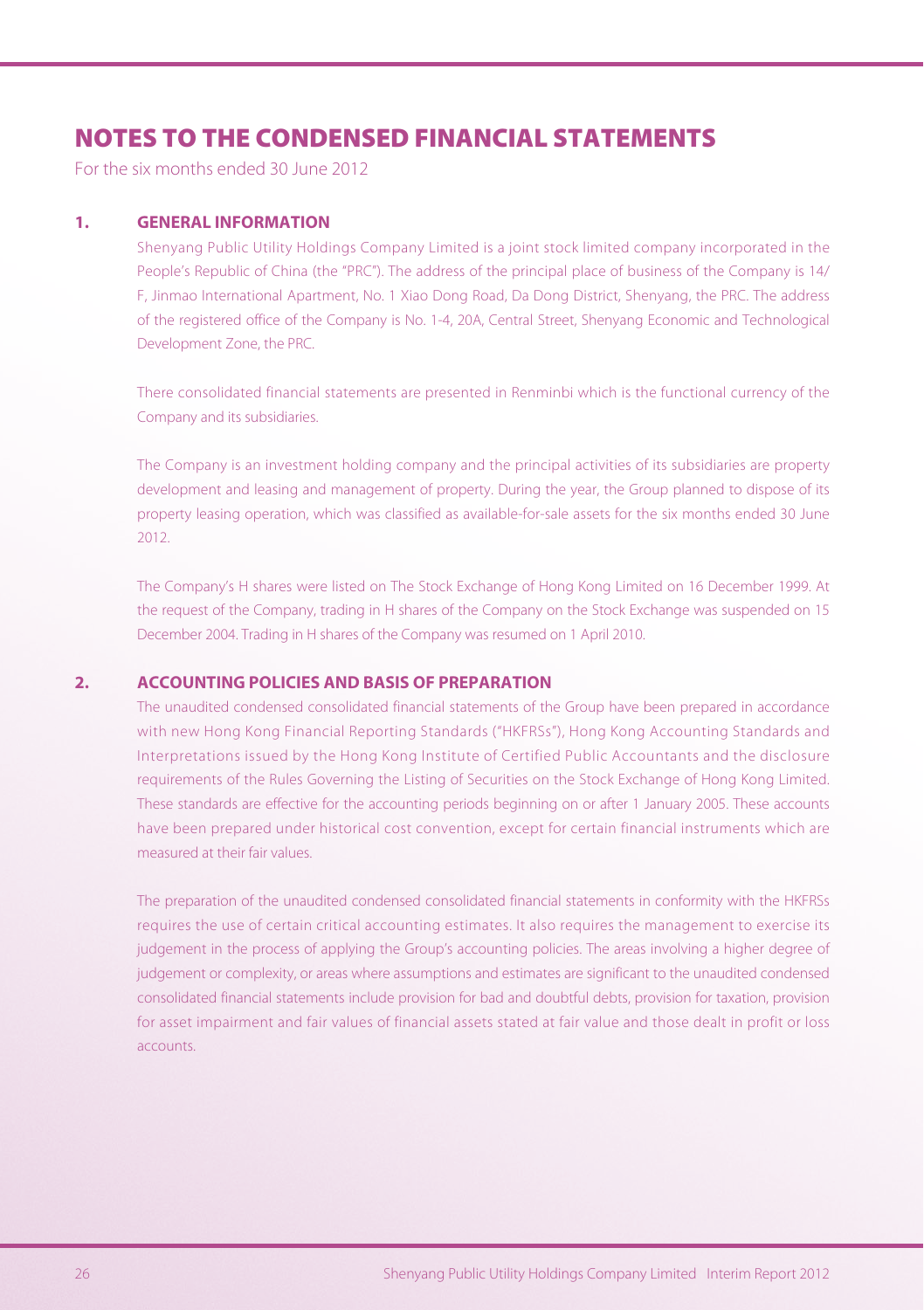#### **3. TURNOVER AND SEGMENT INFORMATION**

For management purposes, the Group is divided into two major operating divisions. These divisions are the basis on which the Group reports its primary segment information.

Principal activities are as follows:

- 1) Property development: Housing development; and
- 2) Leasing and management business: leasing of offices

The analysis of revenue and results by reportable segment of the Group is as follows:

#### **For the six months ended 30 June 2012 (Unaudited)**

|                                                                                                          | <b>Leasing of</b><br>property<br><b>RMB'000</b> | <b>Property</b><br>development<br><b>RMB'000</b> | <b>Others</b><br><b>RMB'000</b> | <b>Consolidated</b><br><b>RMB'000</b> |
|----------------------------------------------------------------------------------------------------------|-------------------------------------------------|--------------------------------------------------|---------------------------------|---------------------------------------|
| Turnover                                                                                                 | 4,802                                           |                                                  |                                 | 4,802                                 |
| Segment results                                                                                          | 4,142                                           | (406)                                            |                                 | 3,736                                 |
| Unallocated corporate expenses                                                                           |                                                 |                                                  |                                 | 2,061                                 |
| Profit from operations<br>Finance costs                                                                  |                                                 |                                                  |                                 | 1,675<br>148                          |
| Gain on disposal of a subsidiary<br>Expenditure on donation<br>Profit before taxation<br><b>Taxation</b> |                                                 |                                                  |                                 | 2,452                                 |
| Profit after taxation                                                                                    |                                                 |                                                  |                                 | 4,275                                 |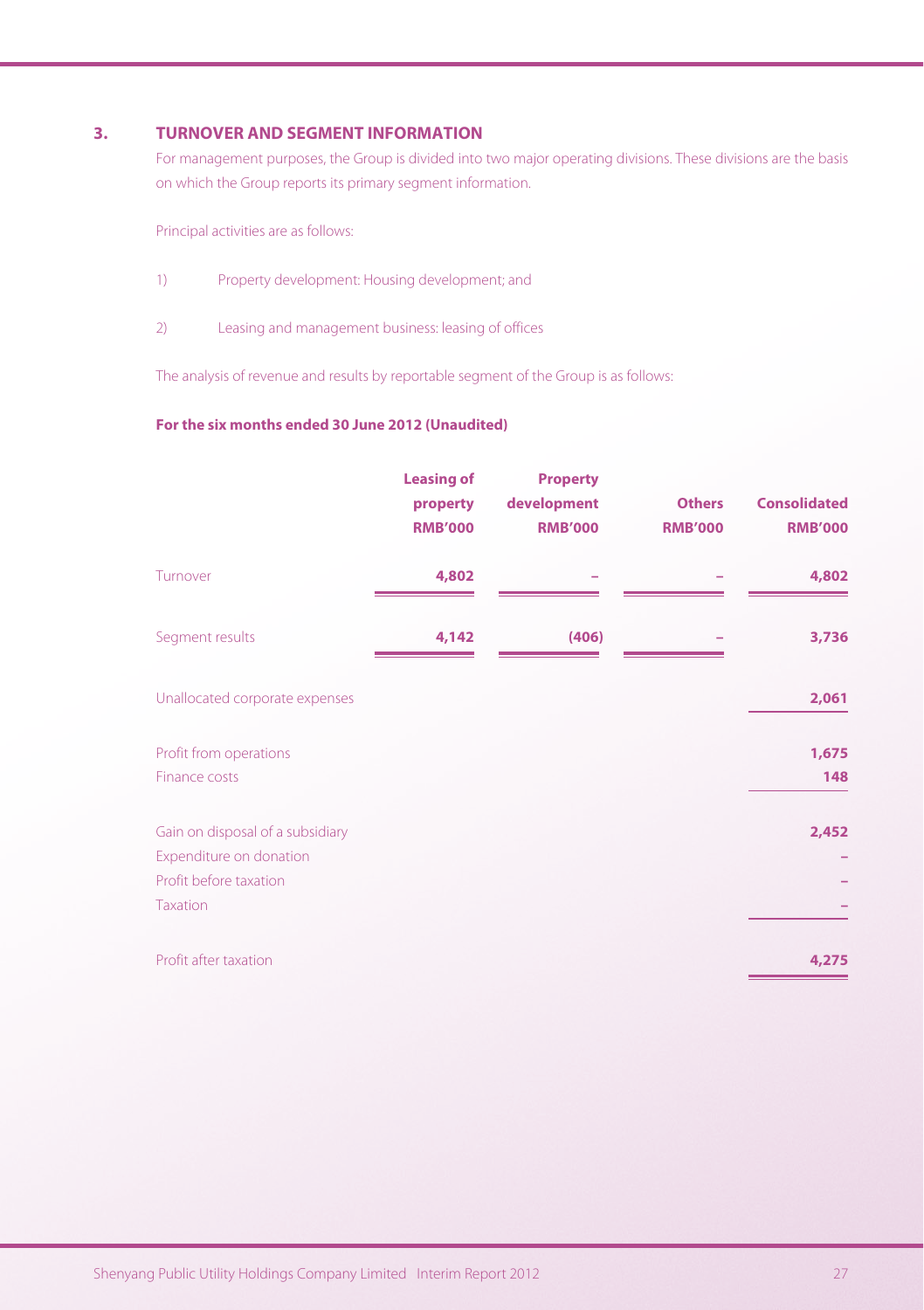#### For the six months ended 30 June 2011 (Unaudited)

|                                                                               | Leasing of<br>property<br><b>RMB'000</b> | Education<br>projects<br><b>RMB'000</b> | Property<br>development<br><b>RMB'000</b> | Others<br><b>RMB'000</b> | Consolidated<br><b>RMB'000</b> |
|-------------------------------------------------------------------------------|------------------------------------------|-----------------------------------------|-------------------------------------------|--------------------------|--------------------------------|
| Turnover                                                                      | 11,203                                   | 1,500                                   |                                           |                          | 12,703                         |
| Segment results                                                               | 9,300                                    | 1,009                                   |                                           |                          | 10,309                         |
| Unallocated corporate expenses                                                |                                          |                                         |                                           |                          | 8,799                          |
| Profit from operations<br>Finance costs                                       |                                          |                                         |                                           |                          | 1,510<br>80                    |
| Gain on disposal of a subsidiary<br>Profit before taxation<br><b>Taxation</b> |                                          |                                         |                                           |                          | 1,590                          |
| Profit after taxation                                                         |                                          |                                         |                                           |                          | 1,590                          |

## **4. TAXATION**

|                                            | Six months ended 30 June |                |  |
|--------------------------------------------|--------------------------|----------------|--|
|                                            | 2012                     | 2011           |  |
|                                            | (Unaudited)              | (Unaudited)    |  |
|                                            | <b>RMB'000</b>           | <b>RMB'000</b> |  |
| Taxation of                                |                          |                |  |
| the Company and its subsidiaries comprises |                          |                |  |
| - The PRC enterprise income tax            |                          |                |  |
| $-$ Deferred taxation                      |                          |                |  |
|                                            |                          |                |  |
|                                            |                          |                |  |
|                                            |                          |                |  |

\* The "PRC" represents the People's Republic of China

No provision for Hong Kong Profits Tax had been made as the Group's income neither arose in nor was derived from Hong Kong.

Under the Law of the People's Republic of China on Enterprise Income Tax ("EIT Law") and the Implementation Regulation of the EIT Law, the tax rate of the Group is 25% from 1 January 2008 onwards.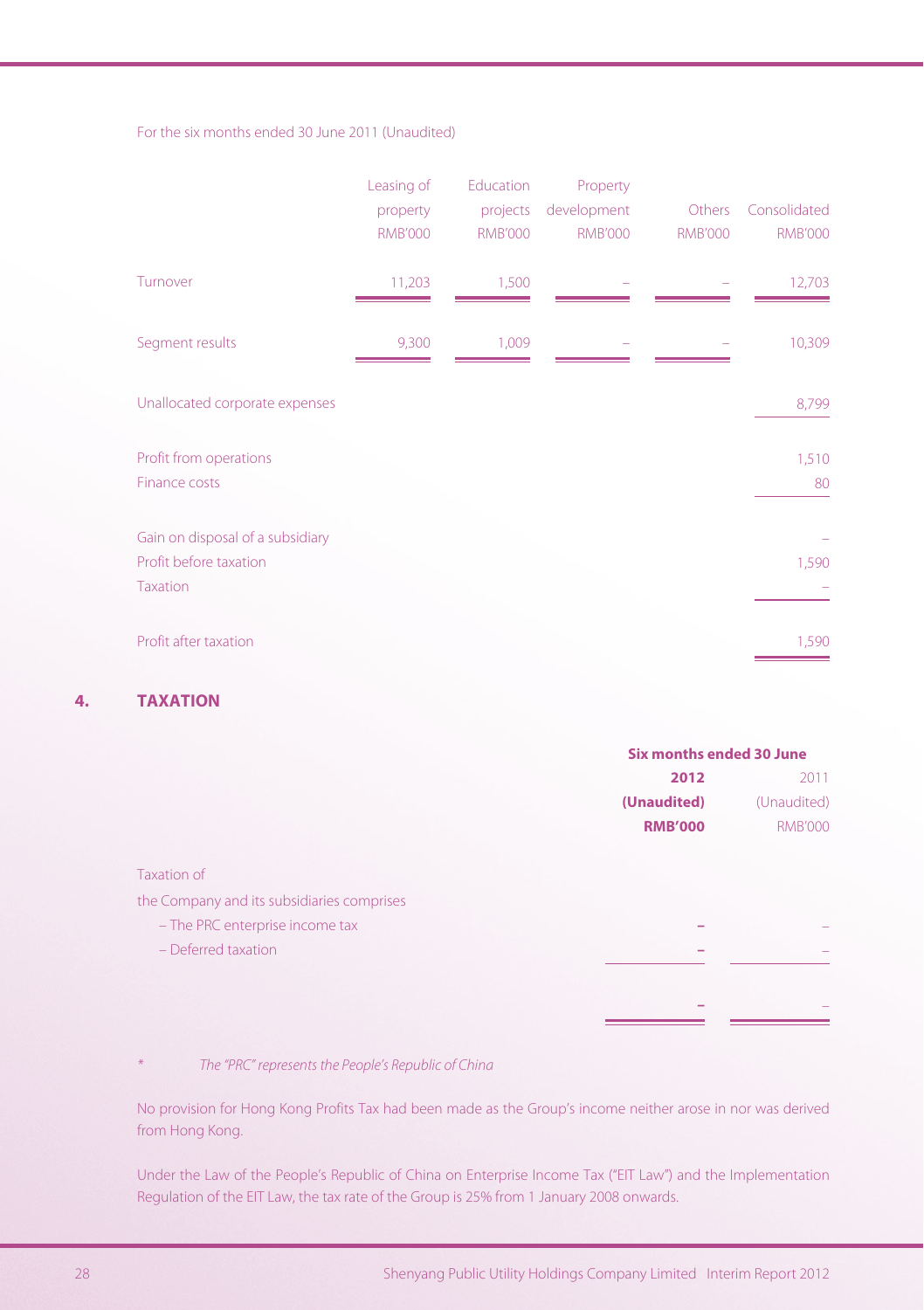#### **5. DIVIDENDS**

The Board resolved not to declare any dividend for the Period.

#### **6. EARNINGS PER SHARE**

The calculation of earnings per share is based on the profit attributable to shareholders of the Company for the Period of RMB4,275,000 (profit for the six months ended 30 June 2011: RMB1,347,000) and 1,020,400,000 shares in issue during the Period.

No diluted earnings/loss per share is disclosed as the Company has no dilutive potential shares for both periods.

#### **7. GOODWILL**

The details of goodwill of the Group as at the balance sheet date is set out as follows:

|          | 30 June        | 31 December              |
|----------|----------------|--------------------------|
|          | 2012           | 2011                     |
|          | (Unaudited)    | (Audited)                |
|          | <b>RMB'000</b> | <b>RMB'000</b>           |
| Goodwill | 81,816         | $\overline{\phantom{a}}$ |

The goodwill of the Group mainly derived from premium of the equity arose from the acquisition of Zhongfang Chaozhou Investment Development Company Limited ("Zhongfang Chaozhou") and Guangzhou Zhongzhan Investment Holdings Company Limited ("Guangzhou Zhongzhan").

#### **8. INVENTORIES**

The details of inventories of the Group as at the balance sheet date are set out as follows:

|                    | 30 June        | 31 December    |
|--------------------|----------------|----------------|
|                    | 2012           | 2011           |
|                    | (Unaudited)    | (Audited)      |
|                    | <b>RMB'000</b> | <b>RMB'000</b> |
| <b>Inventories</b> | 514,522        | $\sim$         |

The Group principally engages in the property development. The inventories was mainly contributed by land development cost and construction cost of Zhongfang Chaozhou and Guangzhou Zhongzhan as at the balance sheet date.

#### **9. TRADE RECEIVABLES**

The Group has no accounts receivables as at the balance sheet date.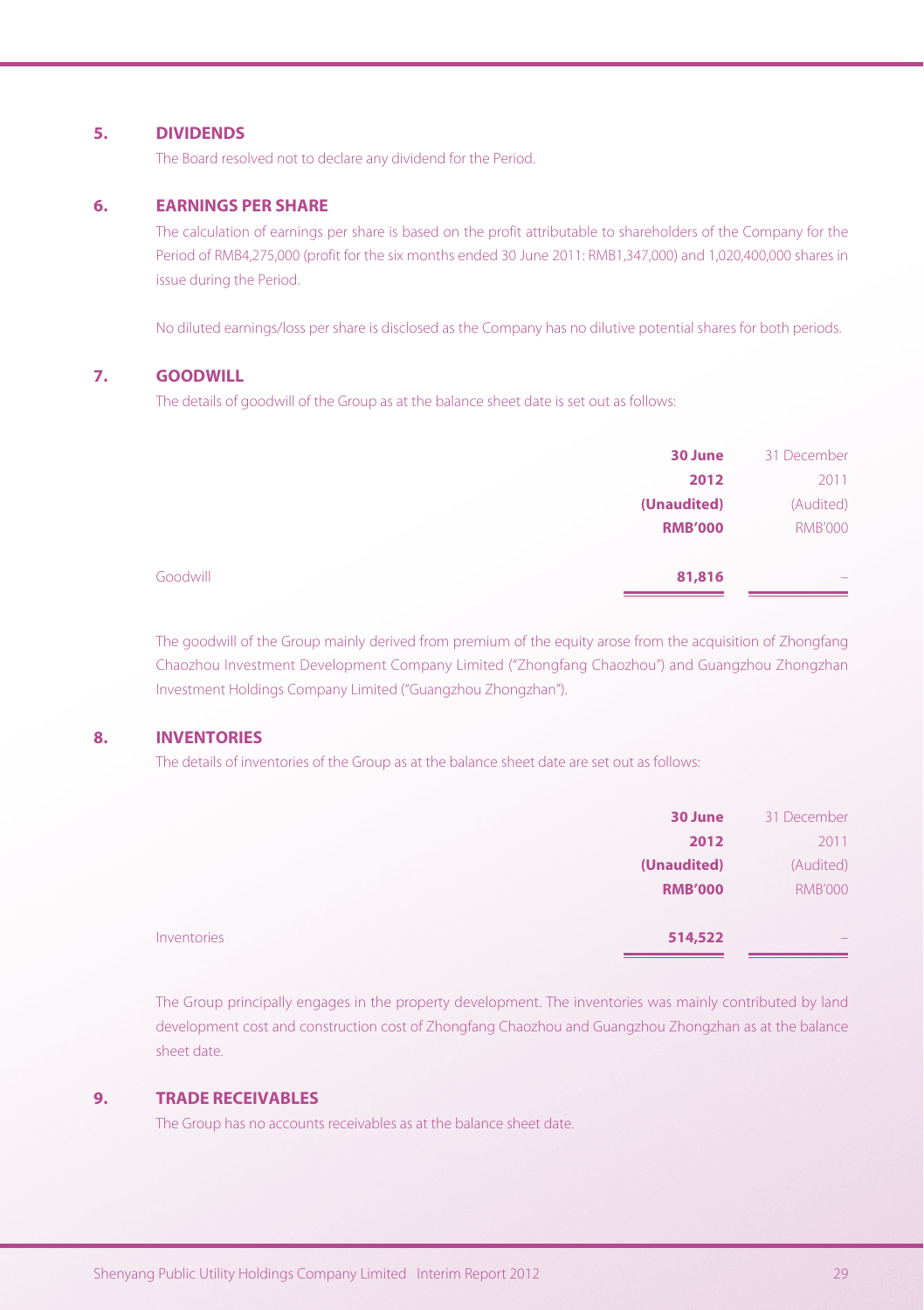#### **10. OTHER RECEIVABLES**

An aged analysis of other receivables of the Group as at the balance sheet date is set out as follows:

|                                      | 30 June        | 31 December    |
|--------------------------------------|----------------|----------------|
|                                      | 2012           | 2011           |
|                                      | (Unaudited)    | (Audited)      |
|                                      | <b>RMB'000</b> | <b>RMB'000</b> |
| 0-30 days                            |                |                |
| 31-60 days                           |                |                |
| 61-365 days                          | 21,106         | 233,685        |
| 1-2 years                            |                |                |
| Over 2 years                         |                |                |
| Provision for bad and doubtful debts |                |                |
| Net amount of other receivables      | 21,106         | 233,685        |

During the Period, the Group has received 70% of the equity transfer payment on the disposal of Zhuhai Beida Education and Science Park Company Limited. In addition, the amount due from Shanghai Hanhua Property Management Company Limited to the Company was repaid in July 2012.

The other receivables were unsecured, interest free and have no fixed repayment terms.

The management considered that the carrying amount of other receivables approximates their fair value.

#### **11. RECEIPTS IN ADVANCE**

An analysis of receipts in advance of the Group as at the balance sheet date is set out as follows:

|                     | 30 June        | 31 December    |
|---------------------|----------------|----------------|
|                     | 2012           | 2011           |
|                     | (Unaudited)    | (Audited)      |
|                     | <b>RMB'000</b> | <b>RMB'000</b> |
| Receipts in advance | 99,500         | 30,067         |

Receipts in advance were mainly the land repurchase payment of Zhongfang Chaozhou as at the balance sheet date. According to the agreement entered into on 17 April 2012 between Chaozhou Jinshan Investment and Development Company Limited ("Chaozhou Jinshan") and Zhongfang Chaozhou, Zhongfang Chaozhou transferred the land of 1,000 mu to Chaozhou Jinshan, and Chaozhou Jinshan agreed to prepay part of the amount of RMB140,000,000 which was determined based on 60% of the total land development cost being paid by Zhongfang Chaozhou for the 1,000 mu constructed land. A prepayment of RMB99,500,000 has been received during the Period.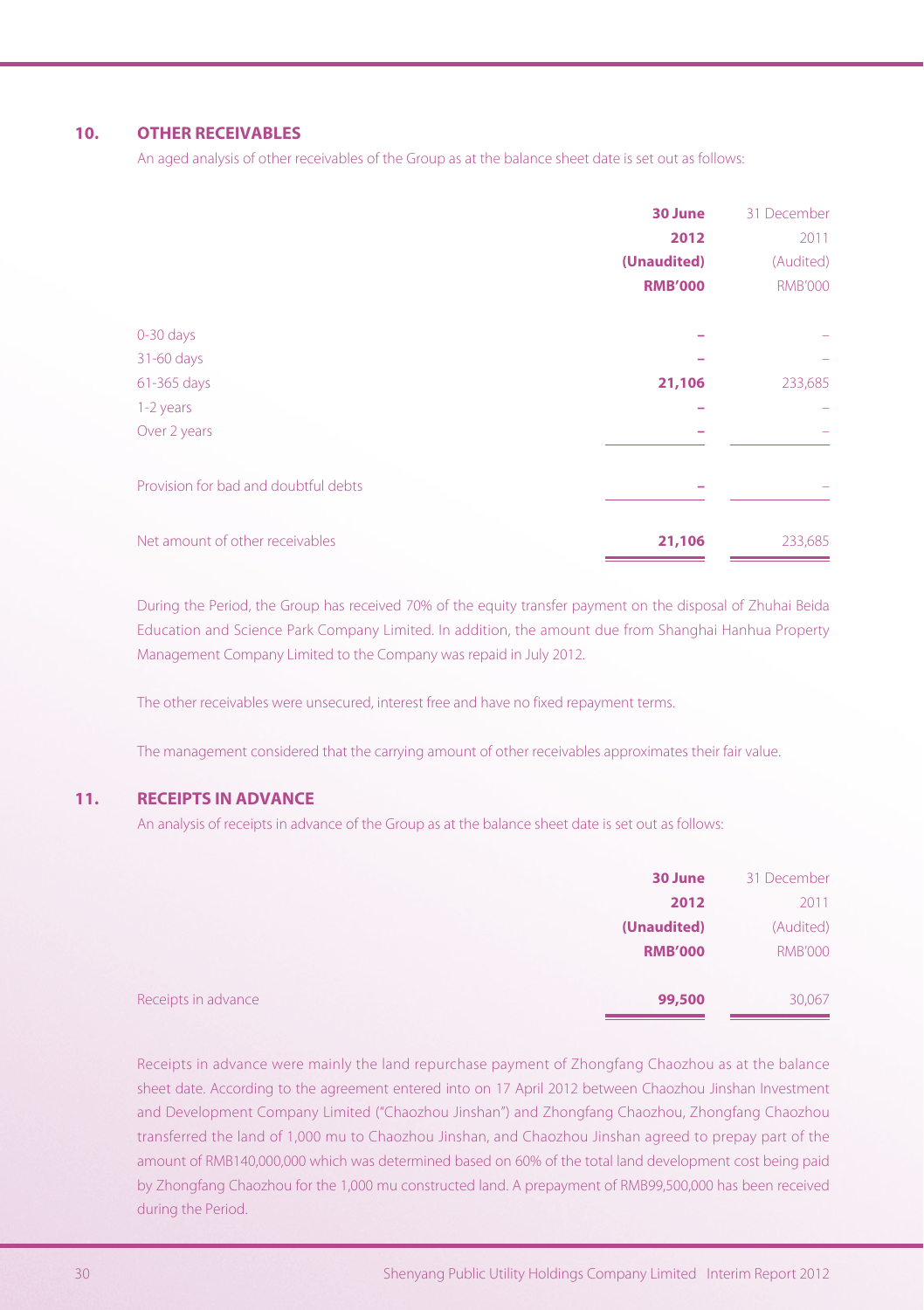#### **12. TRADE PAYABLES**

An aged analysis of trade payables of the Group as at the balance sheet date is set out as follows:

|              | 30 June        | 31 December    |
|--------------|----------------|----------------|
|              | 2012           | 2011           |
|              | (Unaudited)    | (Audited)      |
|              | <b>RMB'000</b> | <b>RMB'000</b> |
| 0-90 days    |                | -              |
| 91-180 days  |                | ÷              |
| 181-365 days | 87             | -              |
| 1-2 years    |                | -              |
| Over 2 years |                | 5,435          |
|              | 87             | 5,435          |

The management considered that the carrying amount of trade payables approximates their fair value.

#### **13. OTHER PAYABLES**

An aged analysis of other payables of the Group as at the balance sheet date is set out as follows:

|              | 30 June        | 31 December              |
|--------------|----------------|--------------------------|
|              | 2012           | 2011                     |
|              | (Unaudited)    | (Audited)                |
|              | <b>RMB'000</b> | <b>RMB'000</b>           |
|              |                |                          |
| 0-90 days    |                | -                        |
| 91-180 days  |                | -                        |
| 181-365 days | 186,283        | 1,836                    |
| 1-2 years    |                | $\overline{\phantom{0}}$ |
| Over 2 years |                | $\overline{\phantom{0}}$ |
|              |                |                          |
|              | 186,283        | 1,836                    |

During the Period, other payables were mainly the equity transfer payment for the acquisition of Guangzhou Zhongzhan of RMB87,000,000 and the loans for the purpose of commencing the project by Zhongfang Chaozhou of RMB68,000,000.

#### **14. BANK LOANS**

The Group did not have any new bank loans during the Period.